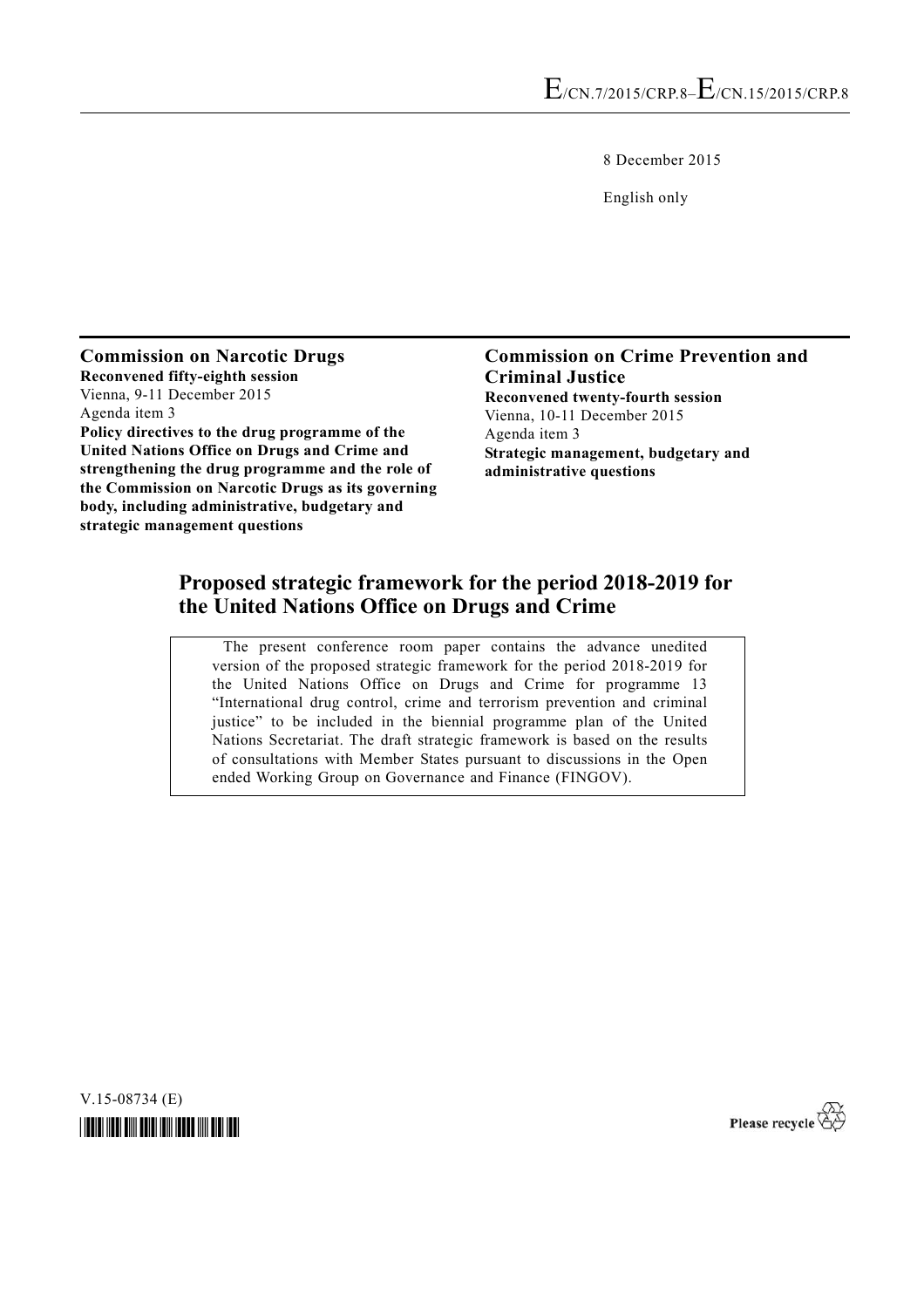#### **Overall orientation**

13.1 The United Nations Office on Drugs and Crime (UNODC) works with Member States to enhance their responses to the interconnected problems of: drug use; transnational organised crime; illicit trafficking in drugs, human beings and firearms; corruption; cybercrime; piracy; and terrorism. To achieve this, UNODC helps Member States to establish and strengthen legislative, regulatory, criminal justice and health systems to better address these challenges and safeguard their populations, especially the most vulnerable persons.

13.2 Organized criminal groups and their activities pose a strategic threat to Governments, societies and economies. Global trafficking networks are likewise having a major impact on the rule of law, security and development and on business and finance. UNODC provides support to Member States to promote integrated strategies, joint responses and tools to address these transnational threats. Comprehensive legislation, effective international cooperation, public security, justice and a fair, accessible, accountable, and effective criminal justice system form the conceptual foundation for these joint responses.

13.3 The intensity and interdependence of transnational threats are growing at a disturbing rate. Member States are increasingly affected by the destabilizing effects of: organized crime; terrorism; corruption; smuggling of migrants; trafficking in human beings, drugs and firearms, wildlife and forest products and other natural resources; illicit financial flows; cybercrime; and piracy. All these factors are undercutting good governance and the rule of law, threatening security, development and peoples' lives.

13.4 Weak rule of law has affected countries' ability to meet the MDGs, as reflected in the gap in performance between conflict-affected countries and other developing countries. The countries which have made the least progress on the MDGs are those which have suffered variously from conflict, disasters, poor governance, and/or weak rule of law.

13.5 For the first time, the new global development agenda explicitly affirms that development requires peaceful and inclusive societies, justice for all, and effective, accountable, and inclusive institutions at all levels. There exists a strongly related and mutually reinforcing relationship between the rule of law and development and as such, both cannot be realised in the absence of the other.

13.6 The cultivation, manufacture, trafficking and consumption of illicit drugs poses a major threat to the health, dignity and hopes of millions of people and their families and lead to the loss of human life. In order to deal with these issues more effectively, UNODC aims to assist Member States in their pursuit of a balanced approach in implementing the drug control conventions, helping them to develop and implement integrated strategies to improve the resistance of communities and individuals to drug use and drug trafficking. Recognizing that the world drug problem is a common and shared responsibility, UNODC assists Member States in developing common strategies that are in full conformity with the purposes and principles of the Charter of the United Nations and international law, and in particular with full respect for the sovereignty and territorial integrity of States, the principle of non-intervention in the internal affairs of States and all human rights and fundamental freedoms.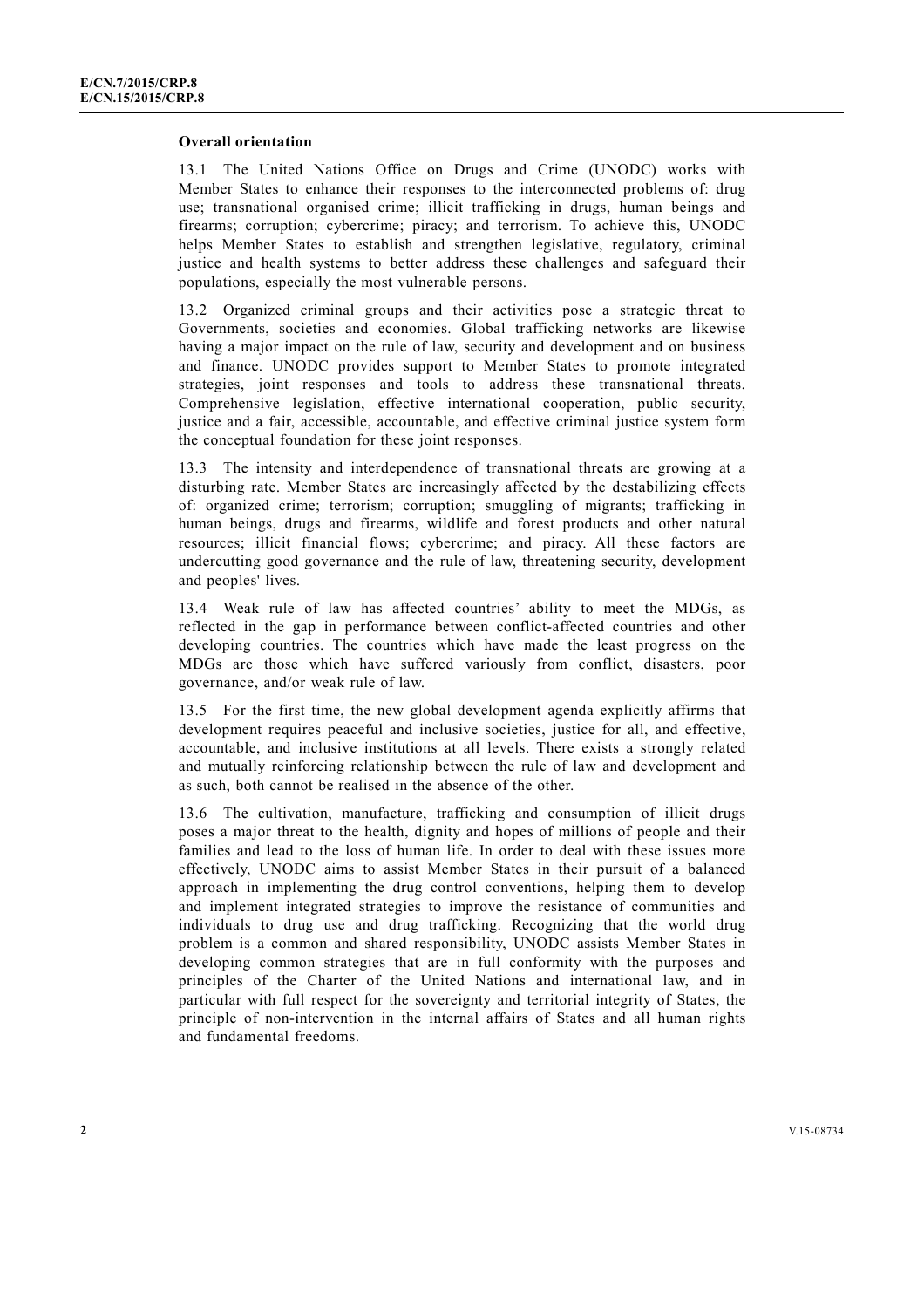13.7 UNODC's mandates represent universal aspirations embedded in the Sustainable Development Goals. Fostering adherence to the rule of law at the national and international levels, as a foundation for just and fair societies, is at the centre of UNODC's work. The mission of the Office is to contribute to the achievement of security and justice for all by making the world safer from drugs, crime and terrorism (see E/CN.7/2007/14-E/CN.15/2007/5). The activities of UNODC are grounded in a series of international instruments for which the Office acts as guardian and advocate. They include the three international drug control conventions, the UN Convention against Corruption (UNCAC), the UN Convention against Transnational Organized Crime (UNTOC) and its protocols, the international legal instruments against terrorism, and the UN Standards and Norms in Crime Prevention and Criminal Justice.

13.8 Aside from the foundational mandates, the policy directions of UNODC are grounded in: (a) the Outcome document of the UN Summit for the adoption of the Post-2015 development agenda (UN Sept 2015 document reference awaited); the Millennium Declaration (see General Assembly resolution 55/2); (b) the twentieth special session of the General Assembly on countering the world drug problem; (c) the recommendations resulting from the 2005 World Summit Outcome (General Assembly resolution 60/1); (d) Economic and Social Council resolutions 2007/12 and 2007/19; and (e) the Political Declaration and Plan of Action on International Cooperation towards an Integrated and Balanced Strategy to Counter the World Drug Problem, as adopted by the Commission on Narcotic Drugs at the high-level segment of its fifty-second session (United Nations publication, Sales No. E.10.XI.8).

13.9 The Office has responded to the growing demand for its services, as well as a shrinking resource base for core programmatic support, by establishing an integrated mode of programme planning, implementation and reporting. The Office continues to fine-tune and improve the integrated programming approach focusing on: a) balanced programmes, b) "global" integration and c) interregional programme cooperation. Essential to this approach, is the development of global, regional and country programmes, which allows the Office to respond to the priorities of Member States in a more sustainable manner and provide assistance for policy coherence and institutional reforms to increase the effective implementation of UNODC's mandates, including drug control, crime prevention and criminal justice, at the national, regional and international levels. Notably, this approach deepens the engagement with a wide cross-section of stakeholders as appropriate, i.e. regional entities, partner countries, multilateral bodies, civil society, research institutes, and the mass media.

13.10 Human rights, peace and security, and development are the three interlinked and mutually reinforcing pillars of the United Nations enshrined in the Charter. The Office will continue promoting a comprehensive response to crime and drugs, embracing health, development and security, and taking a human rights-based approach to programming. The Office will strengthen its efforts to promote the implementation of United Nations standards and norms on crime prevention and criminal justice.

13.11 The main United Nations policymaking organs in matters of international drug control, crime prevention and criminal justice – which function as governing bodies of the Office – are the Commission on Narcotic Drugs and its subsidiary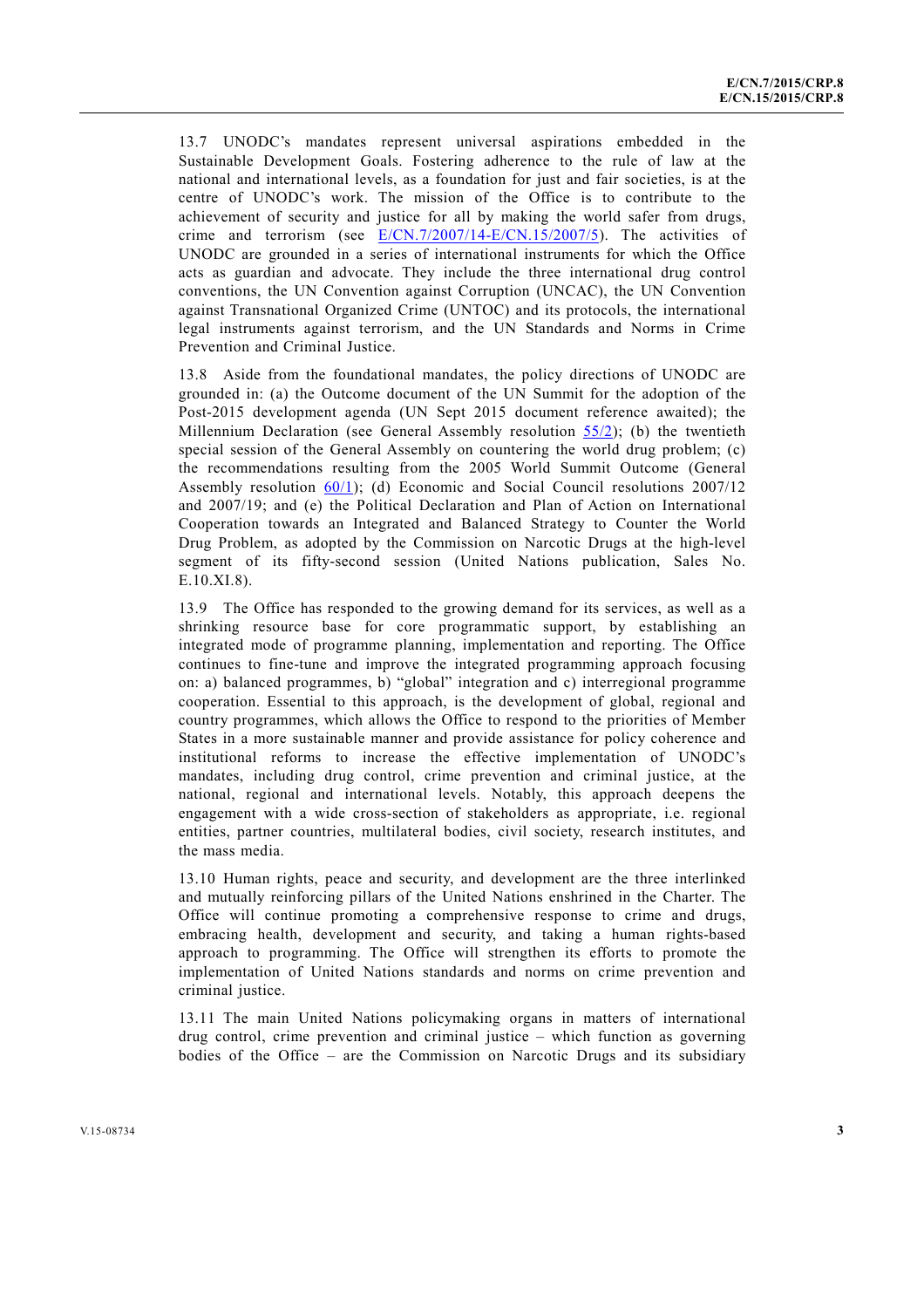bodies and the Commission on Crime Prevention and Criminal Justice. UNODC also supports the International Narcotics Control Board and the quinquennial United Nations Congresses on Crime Prevention and Criminal Justice as well as sessions of the Conference of the State Parties to the UN Convention against Corruption and the Conference of Parties of the UN Convention against Transnational Organised Crime.

13.12 Each subprogramme falls within the current organizational structure of UNODC, some subprogrammes are implemented by more than one division which allows for the leveraging of complementarities and synergies.

13.13 In pursuing its objectives, UNODC will make every effort to mainstream gender concerns into its technical cooperation programme.

## **Subprogramme 1 Countering transnational organized crime**

**Objective of the Organization:** Effective responses to transnational organized crime and illicit trafficking by facilitating the implementation at the normative and operational levels of the relevant United Nations conventions

| <b>Expected accomplishments of the</b>                                                                                                                                                                                                                                                                                                                                                                                                                                                                 | <b>Indicators of achievement</b>                                                                                                                                                                                                                                                                                                                                                                                                                                                                           |
|--------------------------------------------------------------------------------------------------------------------------------------------------------------------------------------------------------------------------------------------------------------------------------------------------------------------------------------------------------------------------------------------------------------------------------------------------------------------------------------------------------|------------------------------------------------------------------------------------------------------------------------------------------------------------------------------------------------------------------------------------------------------------------------------------------------------------------------------------------------------------------------------------------------------------------------------------------------------------------------------------------------------------|
| Secretariat                                                                                                                                                                                                                                                                                                                                                                                                                                                                                            |                                                                                                                                                                                                                                                                                                                                                                                                                                                                                                            |
| Increased capacity of MS promoting the<br>(a)<br>ratification of the international drug control<br>conventions and the United Nations<br>Convention against Transnational Organized<br>Crime and the Protocols thereto and at<br>supporting Member States in the<br>implementation of the action plan and political<br>declaration on International Cooperation<br>towards an Integrated and Balanced Strategy<br>to Counter the World Drug Problem and<br>relevant operational outcomes of the United | $(a)(i)$ Increased number of States parties ratifying<br>the United Nations Convention against<br>Transnational Organized Crime drawing on the<br>assistance of UNODC<br>Performance measures<br>(number of additional ratifications of the<br>Convention)<br>$2014 - 2015$ :<br>Estimate $2016 - 2017$ :                                                                                                                                                                                                  |
| Nations General Assembly special session on                                                                                                                                                                                                                                                                                                                                                                                                                                                            | Target 2018 - 2019:                                                                                                                                                                                                                                                                                                                                                                                                                                                                                        |
| the world drug problem.                                                                                                                                                                                                                                                                                                                                                                                                                                                                                | (a) (ii) Increased number of States parties<br>ratifying the Protocols to the United Nations<br>Convention against Transnational Organized<br>Crime drawing on the assistance of UNODC<br>Performance measures<br>(Number of additional ratifications of the<br>Protocol to Prevent, Suppress and Punish<br>Trafficking in Persons, Especially Women and<br>Children, supplementing the United Nations<br>Convention against Transnational Organized<br>Crime)<br>$2014 - 2015$ :<br>Estimate 2016 - 2017: |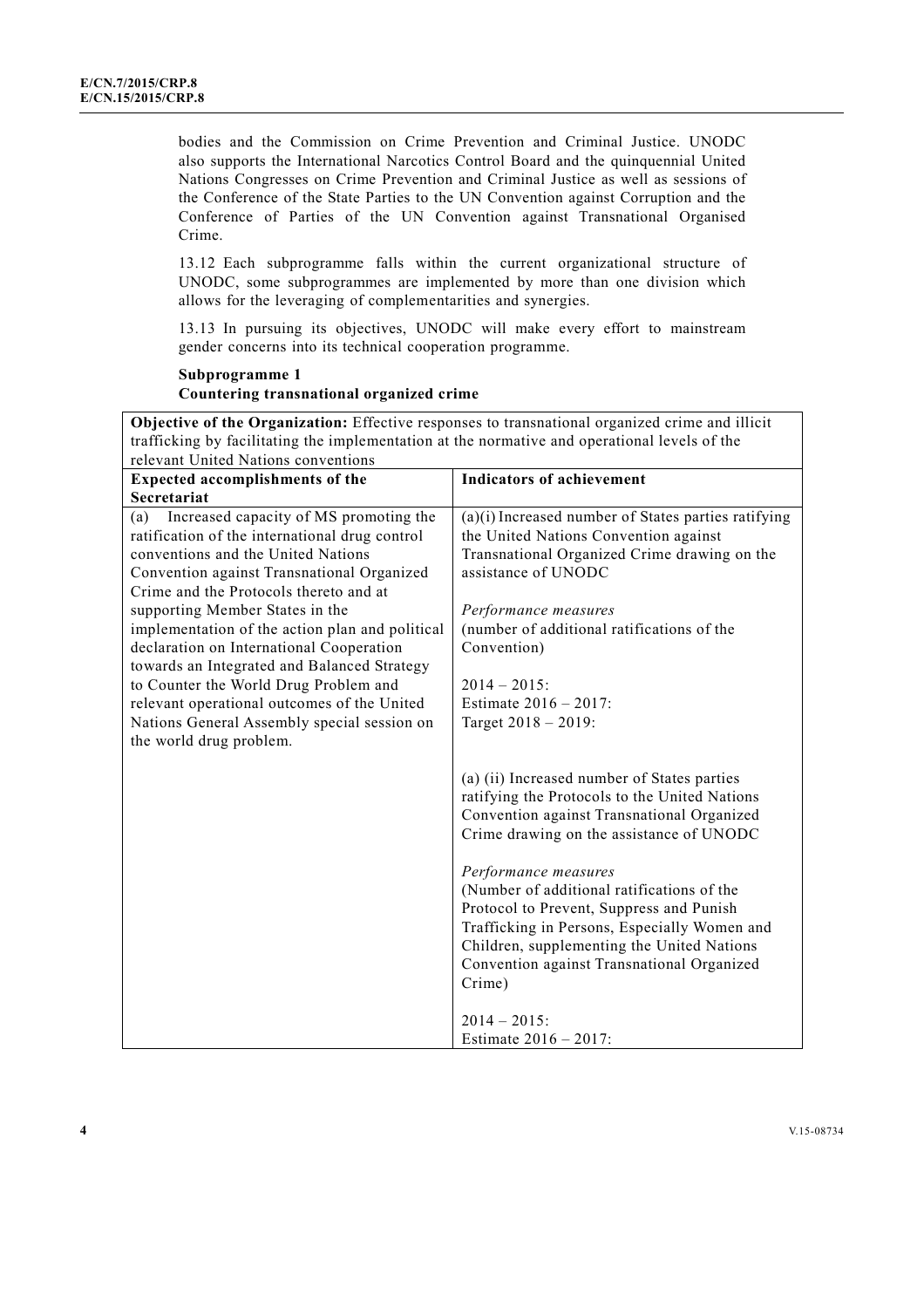|                                                                                                                                                                                                    | Target 2018 - 2019:                                                                                                                                                                                                                                                                                                         |
|----------------------------------------------------------------------------------------------------------------------------------------------------------------------------------------------------|-----------------------------------------------------------------------------------------------------------------------------------------------------------------------------------------------------------------------------------------------------------------------------------------------------------------------------|
|                                                                                                                                                                                                    | Performance measures<br>(Number of additional ratifications of the<br>Protocol against the Smuggling of Migrants by<br>Land, Sea and Air, supplementing the United<br>Nations Convention against Transnational<br>Organized Crime)                                                                                          |
|                                                                                                                                                                                                    | $2014 - 2015$ :<br>Estimate $2016 - 2017$ :<br>Target 2018 - 2019:                                                                                                                                                                                                                                                          |
|                                                                                                                                                                                                    | Performance measures<br>(Number of additional ratifications of the<br>Protocol against the Illicit Manufacturing of and<br>Trafficking in Firearms, their Parts and<br>Components and Ammunition, supplementing the<br>United Nations Convention against Transnational<br>Organized Crime)                                  |
|                                                                                                                                                                                                    | $2014 - 2015$ :<br>Estimate 2016 - 2017:<br>Target 2018 - 2019:                                                                                                                                                                                                                                                             |
| Increased regional and international<br>(b)<br>cooperation in combating transnational<br>organized crime and illicit trafficking with the<br>assistance of UNODC in accordance with its<br>mandate | $(b)(i)$ Increased number of regional initiatives<br>maintained and/or developed to combat<br>transnational organized crime and illicit<br>trafficking through cooperation agreements<br>facilitated and/or supported by UNODC                                                                                              |
|                                                                                                                                                                                                    | Performance measures                                                                                                                                                                                                                                                                                                        |
|                                                                                                                                                                                                    | $2014 - 2015$ :<br>Estimate 2016 - 2017:<br>Target 2018-2019:                                                                                                                                                                                                                                                               |
|                                                                                                                                                                                                    | $(b)(ii)$ Additional number of mechanisms<br>established or strengthened through UNODC and<br>within the context of its mandates with a view to<br>promoting enhanced cooperation and<br>information-sharing between criminal justice<br>agencies within and across borders, including for<br>transnational organized crime |
|                                                                                                                                                                                                    | Performance Measures:                                                                                                                                                                                                                                                                                                       |
|                                                                                                                                                                                                    | $2014 - 2015$ :                                                                                                                                                                                                                                                                                                             |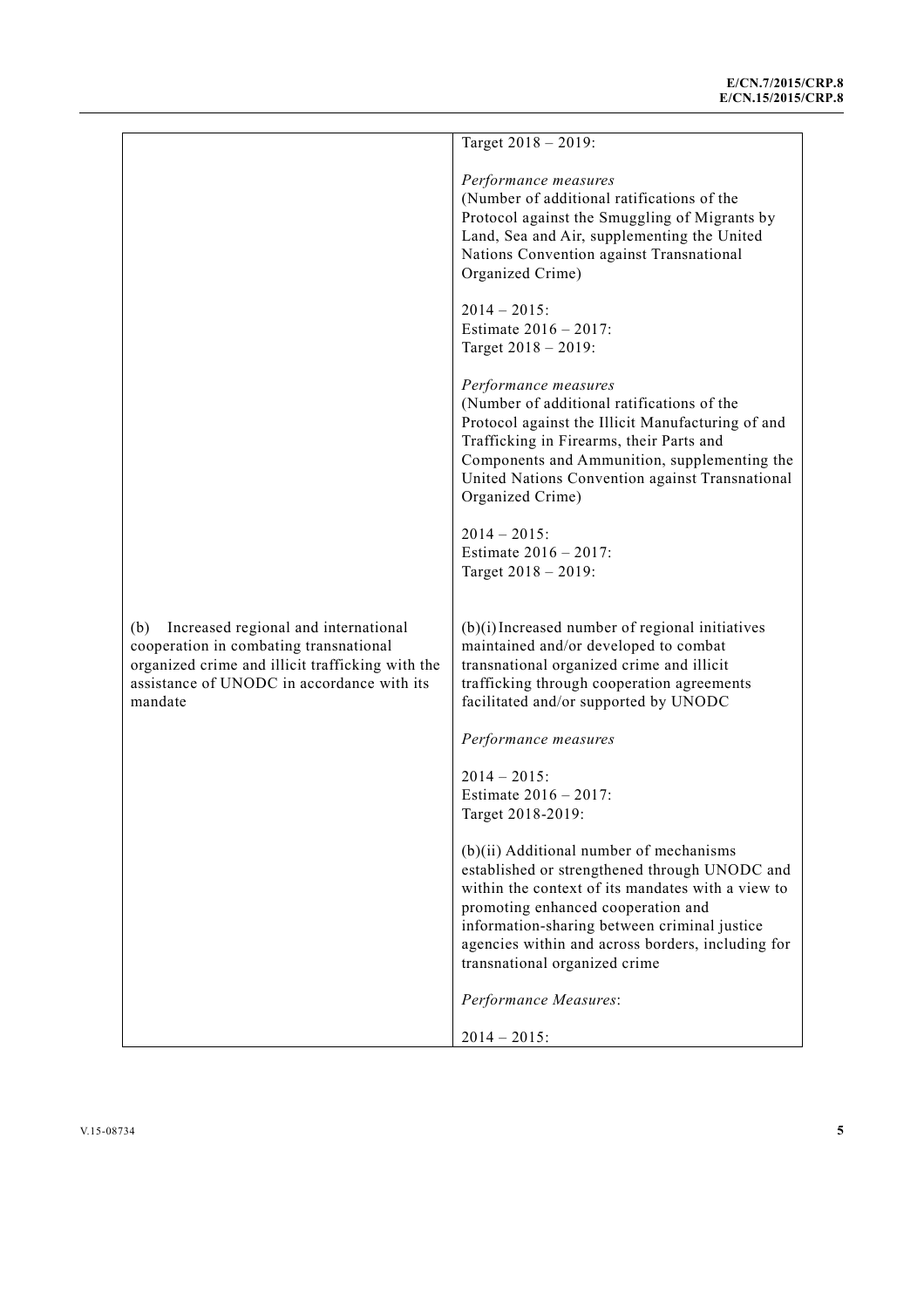|                                                | Estimate $2016 - 2017$ :                             |
|------------------------------------------------|------------------------------------------------------|
|                                                | Target $2018 - 2019$ :                               |
|                                                |                                                      |
|                                                | (b)(iii) Enhanced coordination and cooperation       |
|                                                | among United Nations and other organizations         |
|                                                | that are members of the Inter-Agency                 |
|                                                | Coordination Group against Trafficking in            |
|                                                | Persons                                              |
|                                                |                                                      |
|                                                | Performance measures                                 |
|                                                | (Number of coordination meetings with agencies       |
|                                                | members of the Group)                                |
|                                                |                                                      |
|                                                | 2014-2015:                                           |
|                                                | Estimate 2016-2017:                                  |
|                                                | Target 2018-2019:                                    |
|                                                |                                                      |
|                                                | Performance measures                                 |
|                                                | (Number of policy papers developed)                  |
|                                                |                                                      |
|                                                | 2014-2015:<br>Estimate 2016-2017:                    |
|                                                |                                                      |
|                                                | Target 2016-2017:                                    |
|                                                |                                                      |
| Increased capacity of requesting Member<br>(c) | $(c)(i)$ Increased number of countries in receipt of |
| States, with the assistance of UNODC, for      | UNODC assistance for institutional                   |
| effective action against transnational         | strengthening and capacity-building in the areas     |
| organized crime, including in the areas of     | of illicit trafficking, transnational organized      |
| money-laundering, combatting illicit financial | crime and illicit firearms trafficking               |
| flows, trafficking in persons, trafficking and |                                                      |
| smuggling of migrants, illicit trafficking of  | Performance measures                                 |
| firearms and emerging crime.                   | (Number of countries that receive UNODC              |
|                                                | assistance for institutional strengthening and       |
|                                                | capacity-building, in border security and control    |
|                                                | mechanisms and processes)                            |
|                                                | 2014-2015:                                           |
|                                                | Estimate 2016-2017:                                  |
|                                                | Target 2018-2019:                                    |
|                                                |                                                      |
|                                                | Performance measures                                 |
|                                                | (Number of countries that receive UNODC              |
|                                                | assistance for institutional strengthening and       |
|                                                | capacity-building in the areas of illicit            |
|                                                | trafficking, transnational organized crime, illicit  |
|                                                | firearms trafficking and firearms control)           |
|                                                |                                                      |
|                                                | 2014-2015:                                           |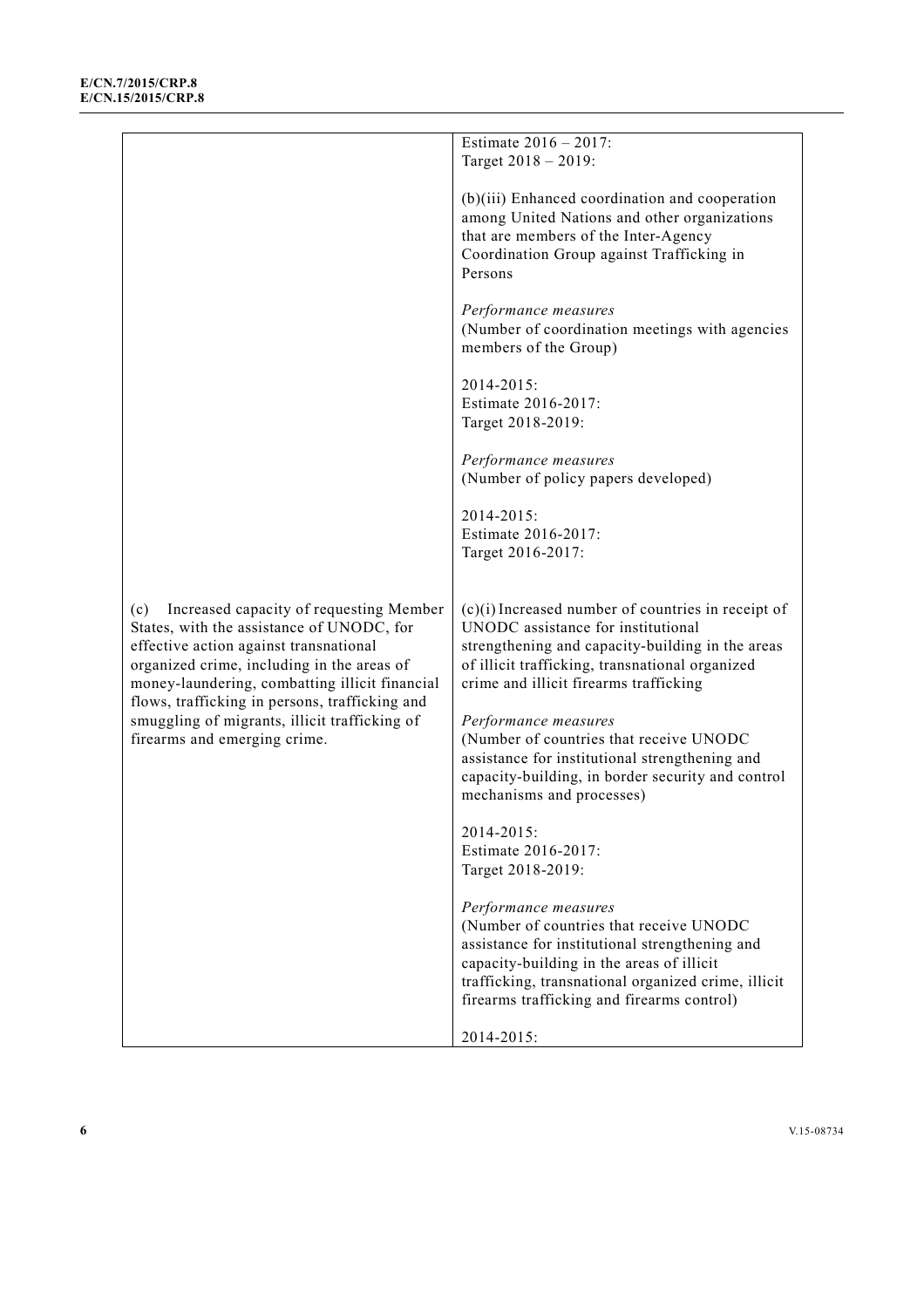|                                                  | Estimate 2016-2017:                                                                                 |
|--------------------------------------------------|-----------------------------------------------------------------------------------------------------|
|                                                  | Target 2018-2019:                                                                                   |
|                                                  | (c)(ii)<br>Additional Member States assisted by                                                     |
|                                                  | UNODC, upon request, in the fields of technical                                                     |
|                                                  | assistance and training on                                                                          |
|                                                  | anti-money-laundering and countering the<br>financing of terrorism                                  |
|                                                  |                                                                                                     |
|                                                  | Performance Measures                                                                                |
|                                                  | 2014-2015:                                                                                          |
|                                                  | Estimate 2016-2017:                                                                                 |
|                                                  | Target 2018-2019:                                                                                   |
|                                                  | (c)(iii) Additional number of Member States                                                         |
|                                                  | drawing on the assistance of UNODC upon                                                             |
|                                                  | request, to adopt, adapt or review domestic                                                         |
|                                                  | legislation to implement the provisions of the                                                      |
|                                                  | legal instruments relating to drugs and crime, in                                                   |
|                                                  | particular the United Nations Convention against<br>Transnational Organized Crime and its Protocols |
|                                                  |                                                                                                     |
|                                                  | Performance measures                                                                                |
|                                                  | 2014-2015:                                                                                          |
|                                                  | Estimate 2016-2017:                                                                                 |
|                                                  | Target 2018-2019:                                                                                   |
|                                                  | $(c)(iv)$ Number of additional legal and/or                                                         |
|                                                  | operational tools and good practices on                                                             |
|                                                  | transnational organized crime brokered and/or                                                       |
|                                                  | supported by UNODC within its' mandates                                                             |
|                                                  | Performance measures                                                                                |
|                                                  | 2014-2015:                                                                                          |
|                                                  | Estimate 2016-2017:                                                                                 |
|                                                  | Target 2018-2019:                                                                                   |
|                                                  |                                                                                                     |
| Improved capacity, with the assistance of<br>(d) | (d)(i) Additional countries assisted by UNODC                                                       |
| UNODC and upon request of Member States,         | in implementing the Wildlife and Forest Crime                                                       |
| to implement the Wildlife and Forest Crime       | Analytic Toolkit of the International Consortium                                                    |
| Analytic Toolkit of the International            | on Combating Wildlife Crime                                                                         |
| Consortium on Combating Wildlife Crime           | Performance Measures                                                                                |
|                                                  |                                                                                                     |
|                                                  | 2014-2015:                                                                                          |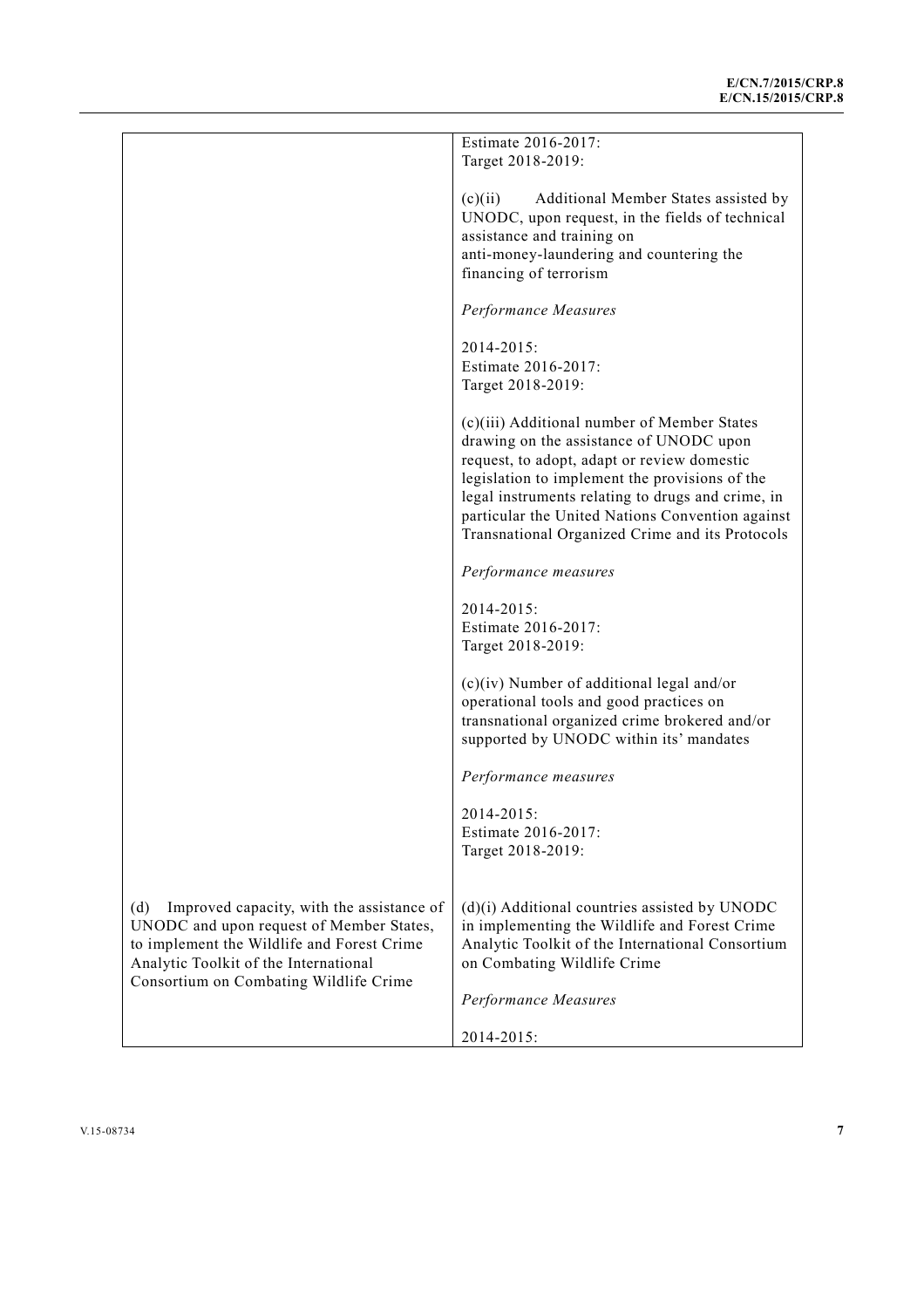Estimated 2016-2017: Target 2018-2019:

#### **Strategy**

13.14 Substantive responsibility for the subprogramme is vested in the Division for Treaty Affairs and the Division of Operations. The Sustainable Development Goals 1 <sup>1</sup>specifically recognise the importance of addressing the issues covered by this subprogramme in order to ensure a more prosperous, equitable and sustainable future for all. In order to achieve the objective and to assist Member States in attaining the relevant SDGs, the subprogramme will be:

(a) Promoting the ratification and implementation of the international instruments on drugs and organized crime and the protocols against trafficking in persons and smuggling of migrants and firearms, by providing policy, legal and legislative advice at the global, regional and national levels; protecting the rights of victims, witnesses of crime and smuggled migrants; and facilitating international cooperation;

(b) Coordinating and monitoring the follow-up of the mandates contained in the relevant resolutions and decisions of the treaty-based organs and governing bodies;

(c) Performing secretariat functions for the Conference of the Parties to the Convention against Transnational Organized Crime and the Protocols thereto, as well as for its established working groups;

(d) Supporting regional, interregional and international approaches in countering organised crime through promoting cooperation between prosecutorial and central authorities in the area of mutual legal assistance and extradition, as well as between law enforcement agencies and financial investigation units in sharing criminal intelligence and multilateral operations targeting international criminal organisations and financial flows related to their activities;

(e) Promoting the networking of the law enforcement (police, customs, specialised drug law enforcement agencies and others) training institutions to stimulate exchange of training curriculum, training methodologies, best practices and training materials;

(f) Collaborating with other relevant actors, including UN Country Teams, and other multilateral organisations, in accordance with their respective mandates, especially the institutes comprising the United Nations crime prevention and criminal justice network and international, regional sub regional and national levels;

(g) Providing technical assistance to Member States, upon request, in promoting coherent policy and institutional response, enhancing national justice systems and in implementing programmes to combat organized crime and illicit trafficking, including trafficking in persons and smuggling of migrants and of firearms and

l

<sup>1</sup> In particular Goals 5 (Violence against and Trafficking in women), 15 (Trafficking in protected species of flora and fauna), 16 (illicit financial and arms flows, combatting transnational organised crime, promoting the rule of law at the national and international levels, ending the abuse, exploitation and trafficking of children, and promoting international cooperation to prevent and combat crime).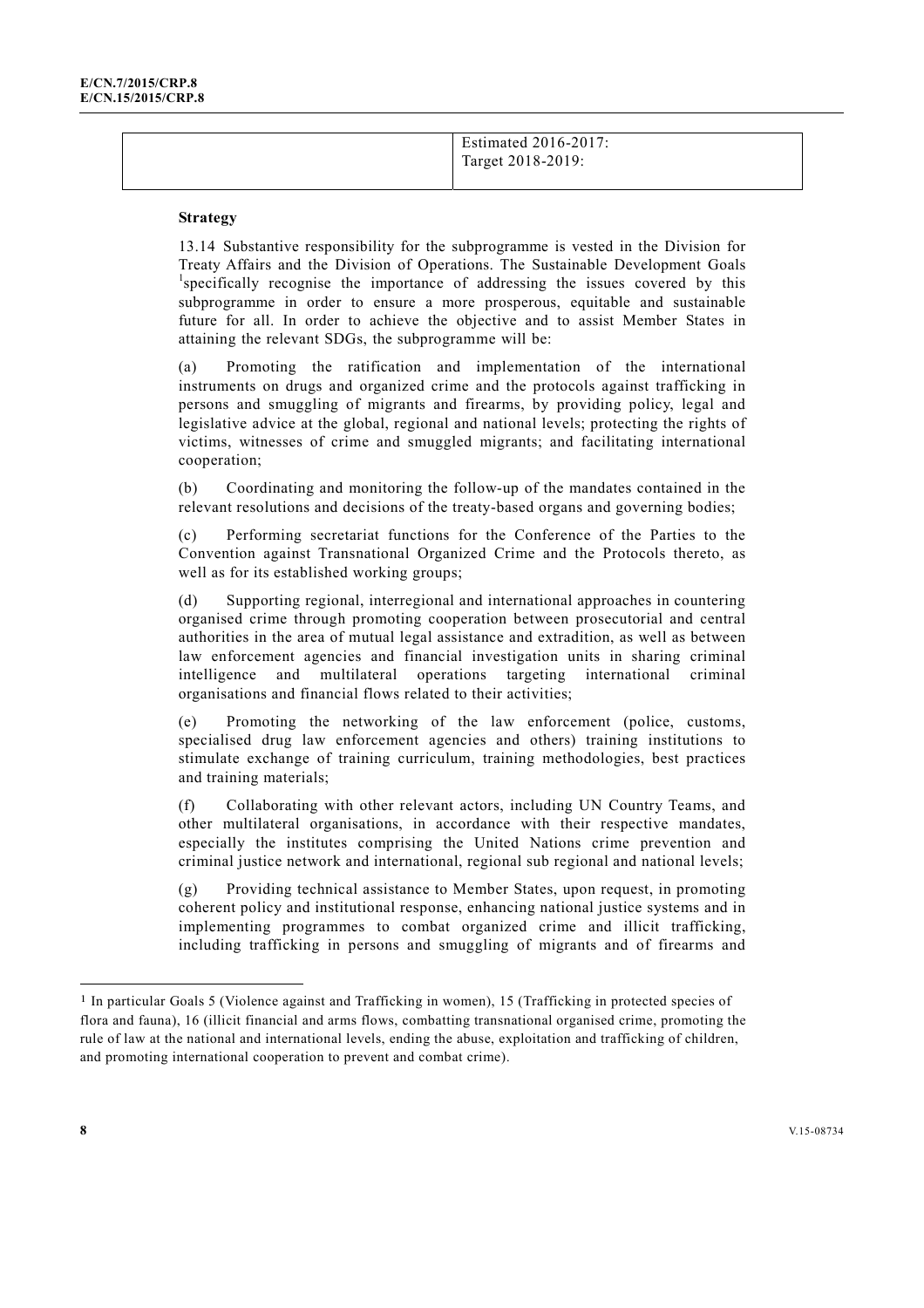illicit financial flows, and working closely with Subprogramme 5 on the Maritime Crime Programme;

(h) Developing and disseminating manuals, toolkits, reports and issue papers to combat illicit drug trafficking and organized crime.

### **Subprogramme 2 A comprehensive and balanced approach to counter the world drug problem**

**Proposed new Objective of the Organization:** To support effective, comprehensive and balanced responses to the world drug problem in compliance with the three drug control conventions and other relevant United Nations treaties

| Expected accomplishments of the                                                                                                                                                                                                                                                                                                                                                                                                                                                                                                                                                                                                                                                                                                                                      | <b>Indicators of achievement</b>                                                                                                                                                                                                                                                                                                                                                                                                                                                                                                                                                                                                       |
|----------------------------------------------------------------------------------------------------------------------------------------------------------------------------------------------------------------------------------------------------------------------------------------------------------------------------------------------------------------------------------------------------------------------------------------------------------------------------------------------------------------------------------------------------------------------------------------------------------------------------------------------------------------------------------------------------------------------------------------------------------------------|----------------------------------------------------------------------------------------------------------------------------------------------------------------------------------------------------------------------------------------------------------------------------------------------------------------------------------------------------------------------------------------------------------------------------------------------------------------------------------------------------------------------------------------------------------------------------------------------------------------------------------------|
| Secretariat                                                                                                                                                                                                                                                                                                                                                                                                                                                                                                                                                                                                                                                                                                                                                          |                                                                                                                                                                                                                                                                                                                                                                                                                                                                                                                                                                                                                                        |
| (a)Increased technical assistance<br>implemented, at the request of Member States,<br>aimed at promoting the ratification and<br>implementation of the international drug<br>control conventions (the Single Convention on<br>Narcotic Drugs, the Convention on<br>Psychotropic Substances and the United<br>Nations Convention against Illicit Traffic in<br>Narcotic Drugs and Psychotropic Substances),<br>and at supporting Member States in the<br>implementation of the action plan and political<br>declaration on International Cooperation<br>towards an Integrated and Balanced Strategy<br>to Counter the World Drug Problem and<br>relevant operational outcomes of the United<br>Nations General Assembly special session on<br>the world drug problem. | $(a)(i)$ Increased number of States parties<br>requesting assistance relating to the<br>implementation of the three international drug<br>control conventions drawing on the assistance of<br>UNODC in line with the outcomes of the United<br>Nations General Assembly special session on the<br>world drug problem.<br>Performance measures<br>(Number of States parties requesting technical<br>assistance relating to the implementation of the<br>three international drug control conventions<br>drawing on the assistance of UNODC post<br><b>UNGASS 2016.</b><br>$2014 - 2015$<br>Estimate 2016 - 2017:<br>Target 2018 - 2019: |
| (b) Increased and balanced application, with<br>the support of UNODC and upon request of<br>Member States, of a continuum of measures<br>aimed at drug demand reduction, as well as<br>vulnerability to HIV/AIDS and other blood<br>borne diseases                                                                                                                                                                                                                                                                                                                                                                                                                                                                                                                   | (b)(i) Additional countries implementing drug<br>use prevention interventions in line with relevant<br>international treaties and based on scientific<br>evidence with UNODC assistance<br>Performance Measures<br>2014-2015:<br>Estimated 2016-2017:<br>Target 2018-2019:<br>(b)(ii) Additional implementing drug dependence<br>treatment, rehabilitation and social reintegration<br>interventions in line with relevant international<br>treaties and based on scientific evidence with<br><b>UNODC</b> assistance                                                                                                                  |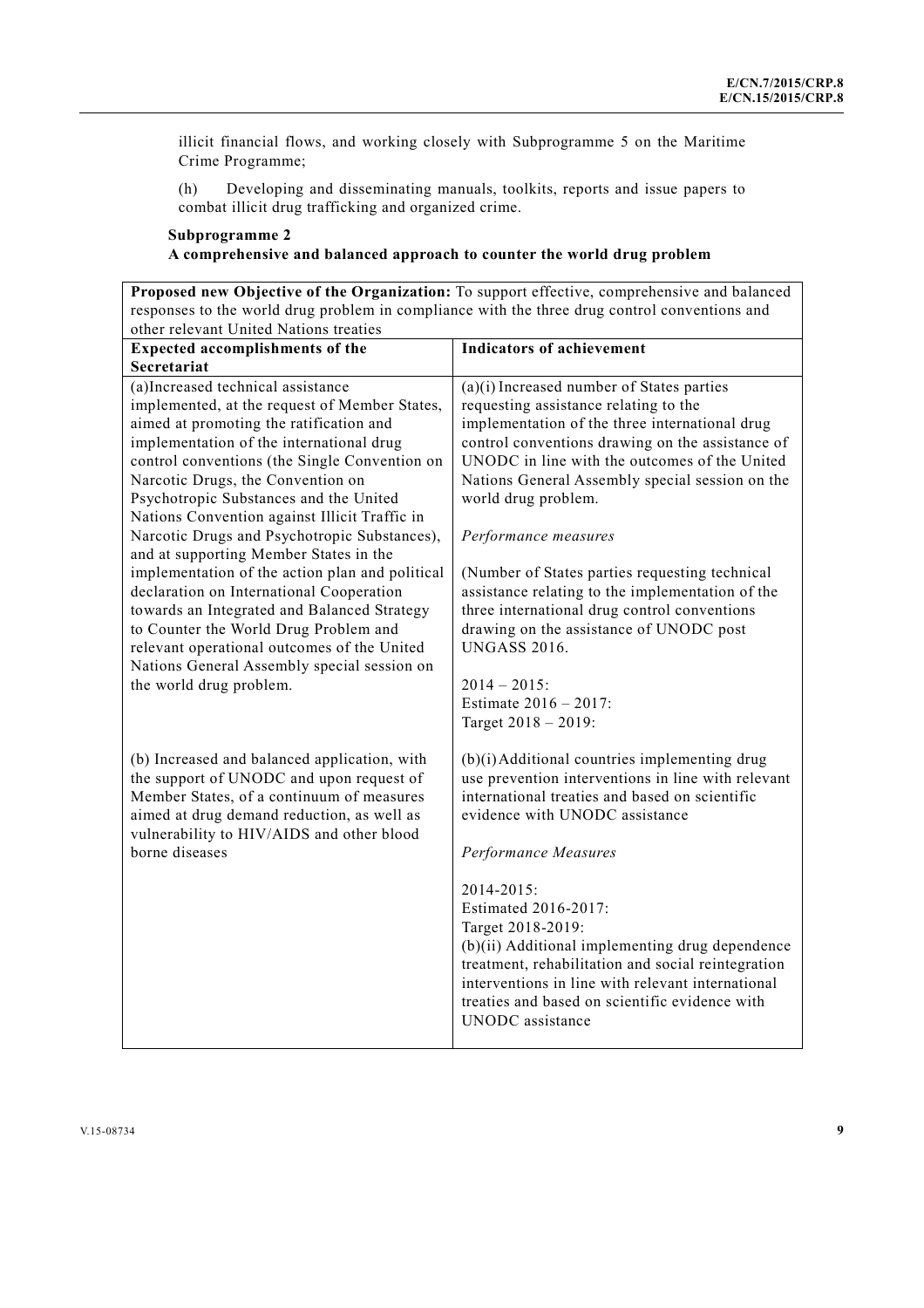|                                                                                                                                                                                                   | Performance Measures                                                                                                                                                                                                                                                                                                                                                                                                                                                 |
|---------------------------------------------------------------------------------------------------------------------------------------------------------------------------------------------------|----------------------------------------------------------------------------------------------------------------------------------------------------------------------------------------------------------------------------------------------------------------------------------------------------------------------------------------------------------------------------------------------------------------------------------------------------------------------|
|                                                                                                                                                                                                   | 2014-2015:<br>Estimated 2016-2017:<br>Target 2018-2019:                                                                                                                                                                                                                                                                                                                                                                                                              |
|                                                                                                                                                                                                   | (b)(iii) Additional countries assisted by UNODC<br>in developing, adopting and implementing<br>strategies and programmes on HIV/AIDS as<br>related to drug users, particularly people who<br>inject drugs                                                                                                                                                                                                                                                            |
|                                                                                                                                                                                                   | Performance Measures                                                                                                                                                                                                                                                                                                                                                                                                                                                 |
|                                                                                                                                                                                                   | 2014-2015:<br>Estimated 2016-2017:<br>Target 2018-2019:                                                                                                                                                                                                                                                                                                                                                                                                              |
| Increased capacity of requesting Member<br>(c)<br>States, with the assistance of UNODC, to<br>reduce the vulnerability to drug use and to<br>HIV/AIDS of people in the criminal justice<br>system | (c)(i) Additional countries assisted by UNODC<br>in establishing and/or scaling up policies and<br>programmes in relation to drug dependence in<br>the criminal justice system, in line with relevant<br>international treaties and based on scientific<br>evidence                                                                                                                                                                                                  |
|                                                                                                                                                                                                   | Performance Measures                                                                                                                                                                                                                                                                                                                                                                                                                                                 |
|                                                                                                                                                                                                   | 2014-2015:<br>Estimated 2016-2017:<br>Target 2018-2019:                                                                                                                                                                                                                                                                                                                                                                                                              |
|                                                                                                                                                                                                   | (c)(ii) Additional countries assisted by UNODC<br>in developing, adopting and implementing<br>HIV/AIDS prevention, treatment, care and<br>support policies and programmes in the criminal<br>justice system, in line with relevant international<br>treaties and following the human rights based<br>and evidence informed UN guideline "HIV<br>prevention, treatment and care in prisons and<br>other closed settings: a comprehensive package<br>of interventions" |
|                                                                                                                                                                                                   | Performance Measures                                                                                                                                                                                                                                                                                                                                                                                                                                                 |
|                                                                                                                                                                                                   | 2014-2015:<br>Estimated 2016-2017:<br>Target 2018-2019:                                                                                                                                                                                                                                                                                                                                                                                                              |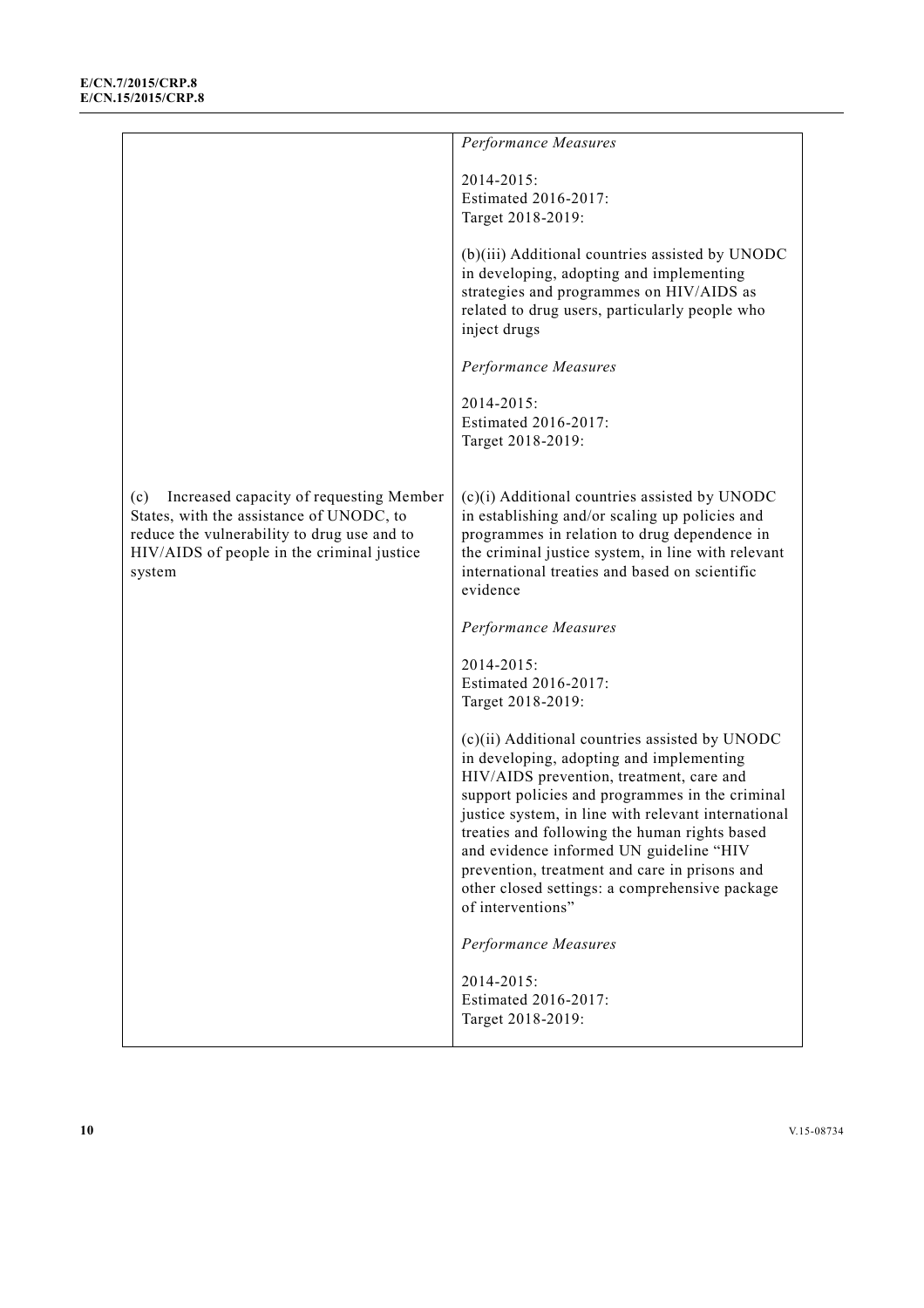| (d) Increased capacity of requesting Member<br>States, with the assistance of UNODC, to<br>design, implement, monitor and evaluate<br>sustainable crop control strategies through<br>alternative development and/or preventative<br>alternative development                    | $(d)(i)$ Countries assisted by UNODC in<br>developing and implementing sustainable illicit<br>crop control strategies through alternative<br>development and/or preventative alternative<br>development concurrent with national<br>development programmes                                                                   |
|--------------------------------------------------------------------------------------------------------------------------------------------------------------------------------------------------------------------------------------------------------------------------------|------------------------------------------------------------------------------------------------------------------------------------------------------------------------------------------------------------------------------------------------------------------------------------------------------------------------------|
|                                                                                                                                                                                                                                                                                | Performance Measures<br>2014-2015:<br>Estimated 2016-2017:<br>Target 2018-2019:                                                                                                                                                                                                                                              |
| Improved capacity of Member States,<br>(e)<br>with the assistance of UNODC and upon<br>request to provide sustainable livelihoods<br>(basic social assistance) to populations<br>vulnerable to drug dependence and crime as a<br>result of social and economic marginalization | $(e)(i)$ Countries assisted by UNODC in making<br>relevant basic social and economic services<br>available to populations vulnerable to drug<br>dependence, HIV/AIDS and crime, in line with<br>relevant international treaties and based on<br>scientific evidence                                                          |
|                                                                                                                                                                                                                                                                                | Performance Measures                                                                                                                                                                                                                                                                                                         |
|                                                                                                                                                                                                                                                                                | 2014-2015:<br>Estimated 2016-2017:<br>Target 2018-2019:                                                                                                                                                                                                                                                                      |
| (f) Increased regional and international<br>cooperation in combating illicit drug<br>trafficking with the assistance of UNODC in<br>accordance with its mandate                                                                                                                | $(f)(i)$ Increased number of regional initiatives<br>maintained and/or developed to combat illicit<br>drug trafficking and precursor control through<br>cooperation agreements facilitated and/or<br>supported by UNODC                                                                                                      |
|                                                                                                                                                                                                                                                                                | Performance measures                                                                                                                                                                                                                                                                                                         |
|                                                                                                                                                                                                                                                                                | $2014 - 2015$ :<br>Estimate $2016 - 2017$ :<br>Target 2018-2019:                                                                                                                                                                                                                                                             |
|                                                                                                                                                                                                                                                                                | (f)(ii) Additional number of mechanisms<br>established or strengthened through UNODC and<br>within the context of its mandates with a view to<br>promoting enhanced cooperation and<br>information-sharing between criminal justice<br>agencies within and across borders to combat<br>and address illicit drug trafficking. |
|                                                                                                                                                                                                                                                                                | Performance Measures                                                                                                                                                                                                                                                                                                         |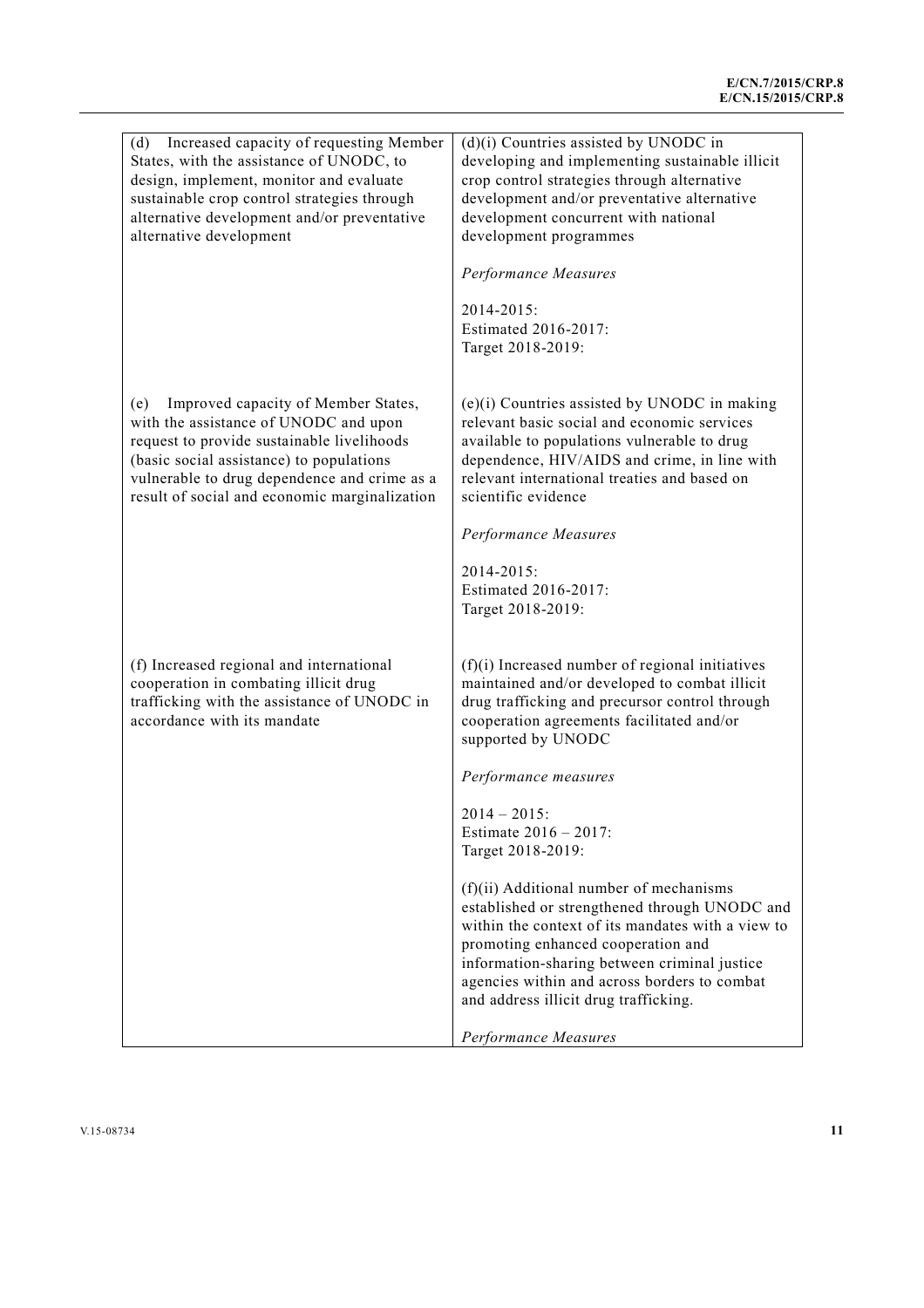|                                                                                                                                                                                                                                                   | $2014 - 2015$ :<br>Estimate 2016 - 2017:<br>Target 2018 - 2019:                                                                                                                                                                                                                         |
|---------------------------------------------------------------------------------------------------------------------------------------------------------------------------------------------------------------------------------------------------|-----------------------------------------------------------------------------------------------------------------------------------------------------------------------------------------------------------------------------------------------------------------------------------------|
|                                                                                                                                                                                                                                                   | (f)(iii) Enhanced coordination and cooperation<br>among United Nations, international<br>organizations and regional secretariats working<br>to combat illicit drug trafficking and related<br>offences.                                                                                 |
|                                                                                                                                                                                                                                                   | Performance measures<br>(Number of coordination meetings with other<br>organisations)                                                                                                                                                                                                   |
|                                                                                                                                                                                                                                                   | 2014-2015:<br>Estimate 2016-2017:<br>Target 2018-2019:                                                                                                                                                                                                                                  |
|                                                                                                                                                                                                                                                   | Performance measures<br>(Number of policy papers developed)                                                                                                                                                                                                                             |
|                                                                                                                                                                                                                                                   | 2014-2015:<br>Estimate 2016-2017:<br>Target 2016-2017:                                                                                                                                                                                                                                  |
| (g) Increased capacity of requesting Member<br>States, with the assistance of UNODC, for<br>effective action against illicit drug trafficking<br>and related offences including in the areas of<br>money-laundering, combatting illicit financial | $(g)(i)$ Increased number of countries in receipt of<br>UNODC assistance for institutional<br>strengthening and capacity-building in the areas<br>of combatting money laundering, illicit financial<br>flows and freeze and confiscation of the proceeds<br>of illicit drug trafficking |
| flows freeze and confiscation of the proceeds<br>of illicit drug trafficking and emerging drug<br>crime issues                                                                                                                                    | Performance measures<br>(Number of countries that receive UNODC<br>assistance for institutional strengthening and<br>capacity-building, in border security and related<br>control mechanisms and procedures)                                                                            |
|                                                                                                                                                                                                                                                   | $2014 - 2015$ :<br>Estimate 2016-2017:<br>Target 2018-2019:                                                                                                                                                                                                                             |
|                                                                                                                                                                                                                                                   | Performance measures<br>(Number of countries that receive UNODC<br>assistance for institutional strengthening and<br>capacity-building in the areas of combatting<br>illicit drug trafficking)                                                                                          |
|                                                                                                                                                                                                                                                   |                                                                                                                                                                                                                                                                                         |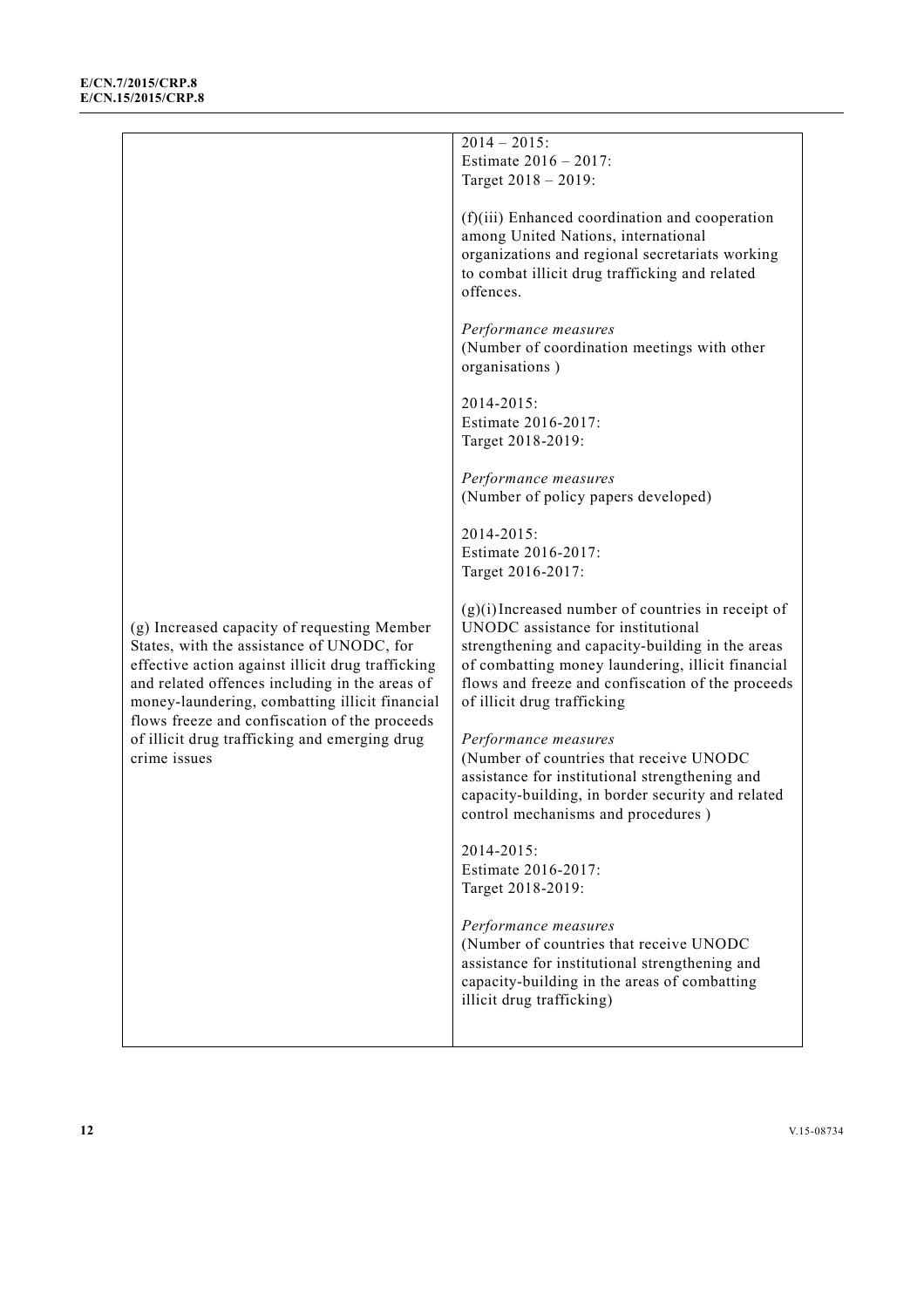| $2014 - 2015$ :                                    |
|----------------------------------------------------|
| Estimate 2016-2017:                                |
| Target 2018-2019:                                  |
|                                                    |
| $(g)(ii)$ Additional Member States assisted by     |
| UNODC, upon request, in the fields of technical    |
| assistance and training on                         |
| anti-money-laundering, illicit financial flows and |
| the confiscation of the proceeds of illicit drug   |
| trafficking                                        |
|                                                    |
| Performance Measures                               |
|                                                    |
| $2014 - 2015$ :                                    |
| Estimate 2016-2017:                                |
| Target 2018-2019:                                  |
|                                                    |

13.15 Substantive responsibility for the subprogramme is vested in the Division for Operations and the Division for Treaty Affairs. As emphasised by UN drug control conventions their aim is to protect and promote health, safety, and welfare , in addition, the Sustainable Development Goals <sup>2</sup>specifically recognise the importance of addressing the issues covered by this subprogramme in order to ensure a more prosperous, equitable and sustainable future for all. In order to achieve the objective and to assist Member States in attaining the relevant SDGs, the subprogramme will be:

(a) Assisting Member States, upon request, to establish and/or improve drug use prevention strategies, plans and interventions in line with scientific evidence, particularly the International Standards on Drug Use Prevention. This will also help Member States in meeting the SDG target 3.5 that commits them to strengthening prevention and treatment of substance abuse, including narcotic drug abuse and harmful use of alcohol;

(b) Assisting Member States, upon request, to establish and/or expand evidencebased drug dependence treatment services integrated in a recovery-oriented continuum of care in the community as well as in criminal justice systems; this would also help member states in meeting the SDG target 3.5 that commits them to strengthening prevention and treatment of substance abuse, including narcotic drug abuse and harmful use of alcohol;

(c) Assisting Member States, upon request, to establish and/or expand evidencebased HIV/AIDS prevention, treatment, care and support services for people who inject drugs, in line with the WHO, UNODC, UNAIDS Technical Guide for Countries to Set Targets for Universal Access to HIV Prevention, Treatment and Care for Injecting Drug Users; and for people living in prison settings, in line with

l

<sup>2</sup> In particular Goals 3 and 16 (Health and illicit financial and flows, combatting transnational organised crime, promoting the rule of law at the national and international levels and promoting international cooperation to prevent and combat crime )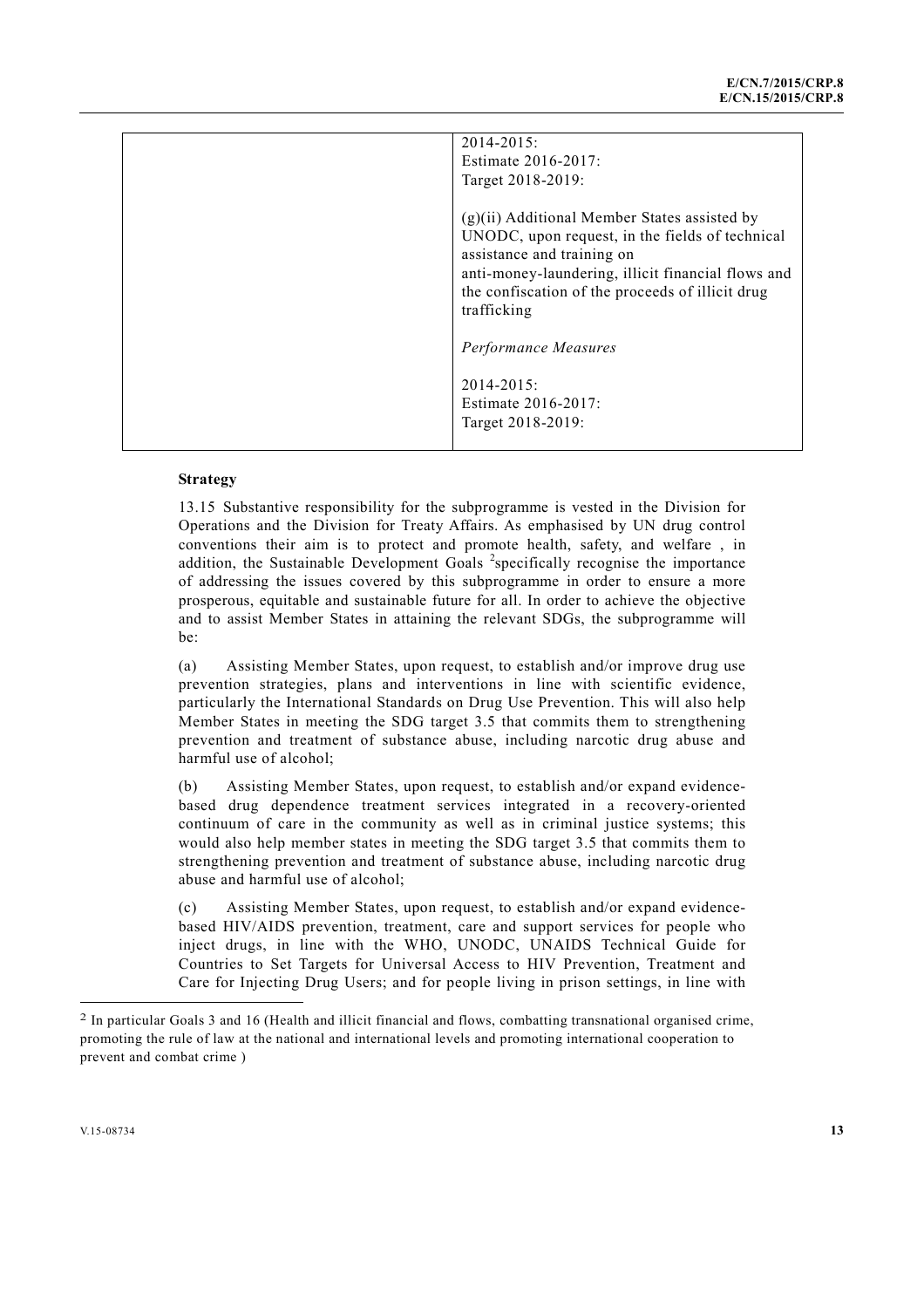the UNODC, ILO, UNDP, WHO and UNAIDS) policy brief entitled "HIV prevention, treatment and care in prisons and other closed settings: a comprehensive package of interventions" ; this would also help Member States to achieve the targets set out in the UNAIDS 2016-2021 Strategy and meet their commitments under target 3.3 of the SDGs to end, by 2030, the epidemics of AIDS, tuberculosis, malaria, and neglected tropical diseases and combat hepatitis, water-borne diseases, and other communicable diseases;

(d) Improving access of Member States to information, research and evidencebased practices on drug prevention, treatment, care and rehabilitation and on HIV/AIDS among people who use drugs and among people in prisons and other closed settings;

(e) Providing support to Member States, upon request, for including social assistance, especially inclusion of sustainable livelihoods, in programmes for the treatment of drug dependence and those responding to HIV/AIDS as related to drug use and in prison settings;

(f) Fostering and strengthening international cooperation, based on the principle of shared responsibility in sustainable alternative development, including, where appropriate, preventive alternative development;

(g) Promoting the ratification and implementation of the international instruments on drugs, by providing policy, legal and legislative advice at the global, regional and national levels; and facilitate related international cooperation;

(h) Coordinating and monitoring the follow-up of the drug prevention and control mandates contained in the relevant resolutions and decisions of the treatybased organs and governing bodies;

(i) Performing secretariat functions for the Commission on Narcotic Drugs, as well as for its established subsidiary bodies;

(j) Supporting regional, interregional and international cooperation in countering illicit drug trafficking through promoting criminal intelligence exchange and multilateral operations targeting international criminal organisations involved in illicit drug trafficking working in synergy with subprogramme one where Member States are assisted to combat other forms of trafficking;

(k) In coordination with subprogramme one, promoting the networking of the law enforcement (police, customs, specialised drug law enforcement agencies and others) training institutions to stimulate exchange of training curriculum, training methodologies, best practices and training materials;

(l) Collaborating with other relevant actors, including UN Country Teams, and other multilateral organisations, in accordance with their respective mandates, at international, regional sub regional and national levels;

(m) Providing technical assistance to Member States, upon request, to promote coherent policy and institutional response, enhance national justice systems, and enhance agency responses and to implement programmes to combat illicit drug trafficking;

(n) Developing and disseminating manuals, toolkits, reports and issue papers to combat illicit drug trafficking.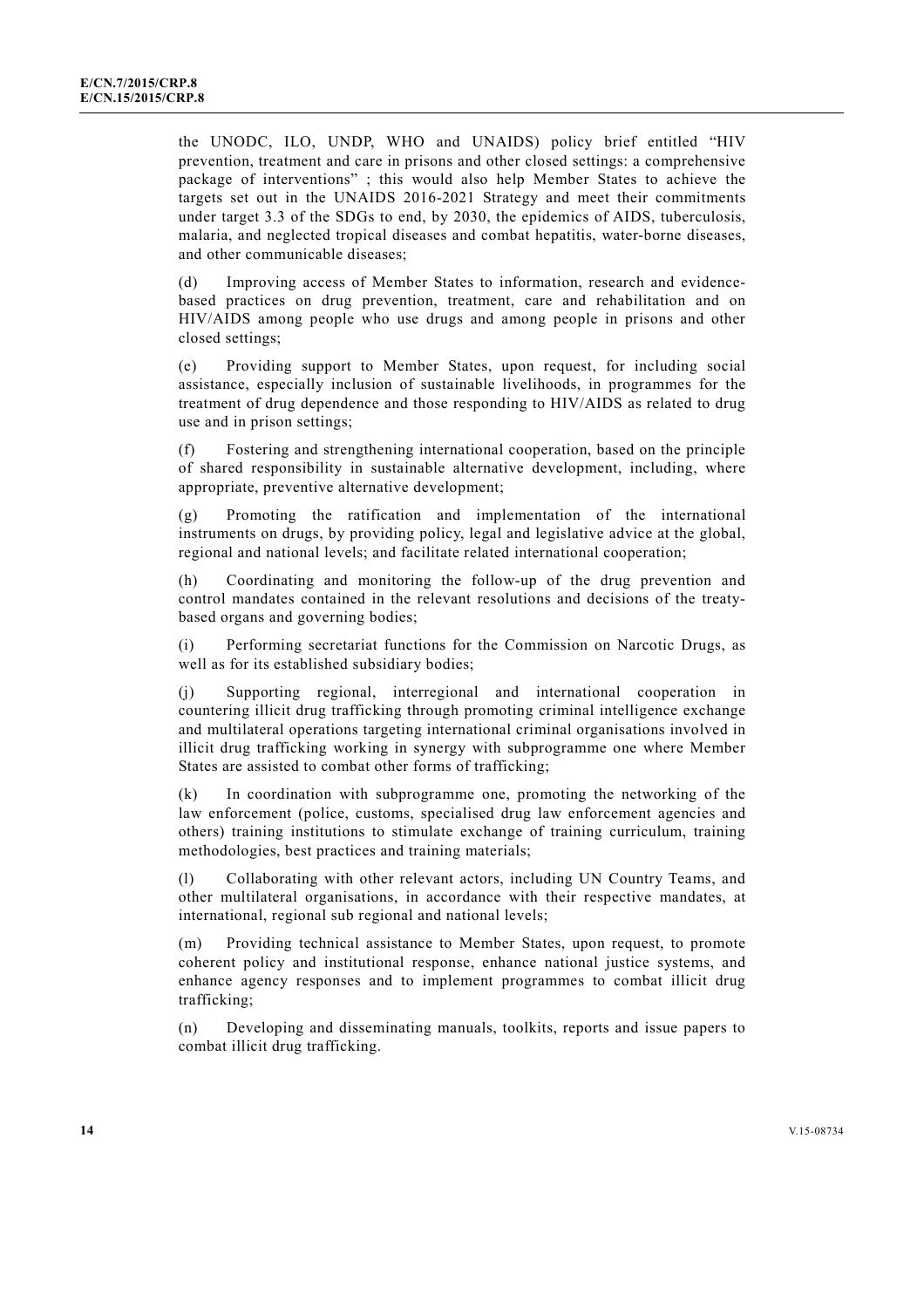# **Subprogramme 3 Countering corruption**

| <b>Objective of the Organization:</b> To prevent and combat corruption, in line with the                                                                                                                                                                                                              |                                                                                                                                                                                                                                                                                              |
|-------------------------------------------------------------------------------------------------------------------------------------------------------------------------------------------------------------------------------------------------------------------------------------------------------|----------------------------------------------------------------------------------------------------------------------------------------------------------------------------------------------------------------------------------------------------------------------------------------------|
| United Nations Convention against Corruption<br><b>Indicators of achievement</b><br><b>Expected accomplishments of the</b>                                                                                                                                                                            |                                                                                                                                                                                                                                                                                              |
| Secretariat                                                                                                                                                                                                                                                                                           |                                                                                                                                                                                                                                                                                              |
|                                                                                                                                                                                                                                                                                                       |                                                                                                                                                                                                                                                                                              |
| Enhanced support of UNODC to the<br>(a)<br>Conference of the States Parties to the United<br>Nations Convention against Corruption and its<br>subsidiary bodies and the United Nations<br>Congress on Crime Prevention and Criminal<br>Justice, to facilitate decision-making and<br>policy direction | $(a)(i)$ Increased number of country review<br>reports and their summaries prepared with the<br>assistance of UNODC for the Mechanism for the<br>Review of Implementation of the United Nations<br>Convention against Corruption<br>Performance Measures                                     |
|                                                                                                                                                                                                                                                                                                       | 2014-2015:<br>Estimated 2016-2017:<br>Target 2018-2019:                                                                                                                                                                                                                                      |
|                                                                                                                                                                                                                                                                                                       | (a)(ii) Percentage of Member States participating<br>in the Conference of the States Parties to the<br>United Nations Convention against Corruption<br>expressing full satisfaction with the quality and<br>timeliness of technical and substantive services<br>provided by the Secretariat. |
|                                                                                                                                                                                                                                                                                                       | Performance Measures                                                                                                                                                                                                                                                                         |
|                                                                                                                                                                                                                                                                                                       | 2014-2015:<br>Estimated 2016-2017:<br>Target 2018-2019:                                                                                                                                                                                                                                      |
|                                                                                                                                                                                                                                                                                                       | (a)(iii) Percentage of reports available six weeks<br>prior to the Conference of the States Parties to<br>the United Nations Convention against<br>Corruption.                                                                                                                               |
|                                                                                                                                                                                                                                                                                                       | Performance Measures                                                                                                                                                                                                                                                                         |
|                                                                                                                                                                                                                                                                                                       | 2014-2015:<br>Estimated 2016-2017:<br>Target 2018-2019:                                                                                                                                                                                                                                      |
|                                                                                                                                                                                                                                                                                                       | $(a)(iv)$ Percentage of CoSP participants satisfied<br>with the quality of documentation.                                                                                                                                                                                                    |
|                                                                                                                                                                                                                                                                                                       | Performance Measures                                                                                                                                                                                                                                                                         |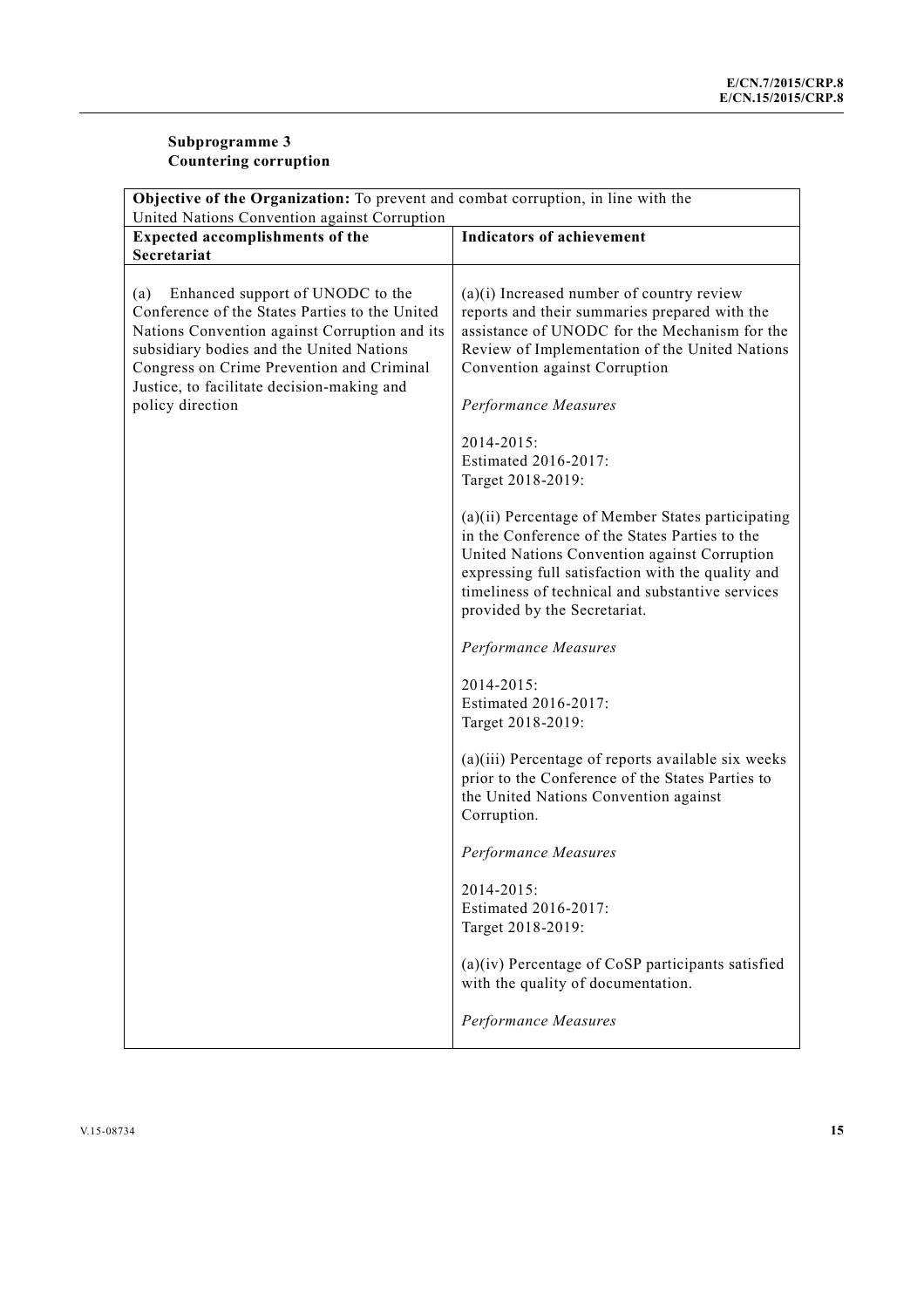|                                                                                                                                                                                                                         | 2014-2015:                                                                                                                                                                                                                                                                                                                                                            |
|-------------------------------------------------------------------------------------------------------------------------------------------------------------------------------------------------------------------------|-----------------------------------------------------------------------------------------------------------------------------------------------------------------------------------------------------------------------------------------------------------------------------------------------------------------------------------------------------------------------|
|                                                                                                                                                                                                                         | Estimated 2016-2017:                                                                                                                                                                                                                                                                                                                                                  |
|                                                                                                                                                                                                                         |                                                                                                                                                                                                                                                                                                                                                                       |
|                                                                                                                                                                                                                         | Target 2018-2019:                                                                                                                                                                                                                                                                                                                                                     |
|                                                                                                                                                                                                                         | $(a)(v)$ Percentage of Member States participating<br>in the United Nations Congress on Crime<br>Prevention and Criminal Justice expressing full<br>satisfaction with the quality and timeliness of<br>technical and substantive services provided by<br>the Secretariat                                                                                              |
|                                                                                                                                                                                                                         | Performance Measures                                                                                                                                                                                                                                                                                                                                                  |
|                                                                                                                                                                                                                         | 2014-2015:<br>Estimated 2016-2017:<br>Target 2018-2019:                                                                                                                                                                                                                                                                                                               |
| Improved capacity of Member States,<br>(b)<br>supported by UNODC at their request, to<br>prevent and fight corruption in line with the<br>United Nations Convention against<br>Corruption and to address economic fraud | $(b)(i)$ Increased number of countries drafting or<br>revising domestic legislation, with assistance<br>from UNODC, to incorporate provisions of the<br>United Nations Convention against Corruption                                                                                                                                                                  |
| and identity-related crime                                                                                                                                                                                              | Performance Measures                                                                                                                                                                                                                                                                                                                                                  |
|                                                                                                                                                                                                                         | 2014-2015:<br>Estimated 2016-2017:<br>Target 2018-2019:                                                                                                                                                                                                                                                                                                               |
|                                                                                                                                                                                                                         | (b)(ii) Number of countries assisted by UNODC<br>upon request in developing capacity to prevent<br>corruption, and/or in developing anti-corruption<br>strategies/action plans                                                                                                                                                                                        |
|                                                                                                                                                                                                                         | Performance Measures                                                                                                                                                                                                                                                                                                                                                  |
|                                                                                                                                                                                                                         | 2014-2015:<br>Estimated 2016-2017:<br>Target 2018-2019:                                                                                                                                                                                                                                                                                                               |
|                                                                                                                                                                                                                         | (b)(iii) Number of countries assisted by UNODC<br>upon request in developing capacity to detect,<br>investigate and prosecute corruption, to<br>participate in international cooperation in<br>criminal matters pertaining to anti-corruption (in<br>particular mutual legal assistance and<br>extradition) and to effectively cooperate on asset<br>recovery matters |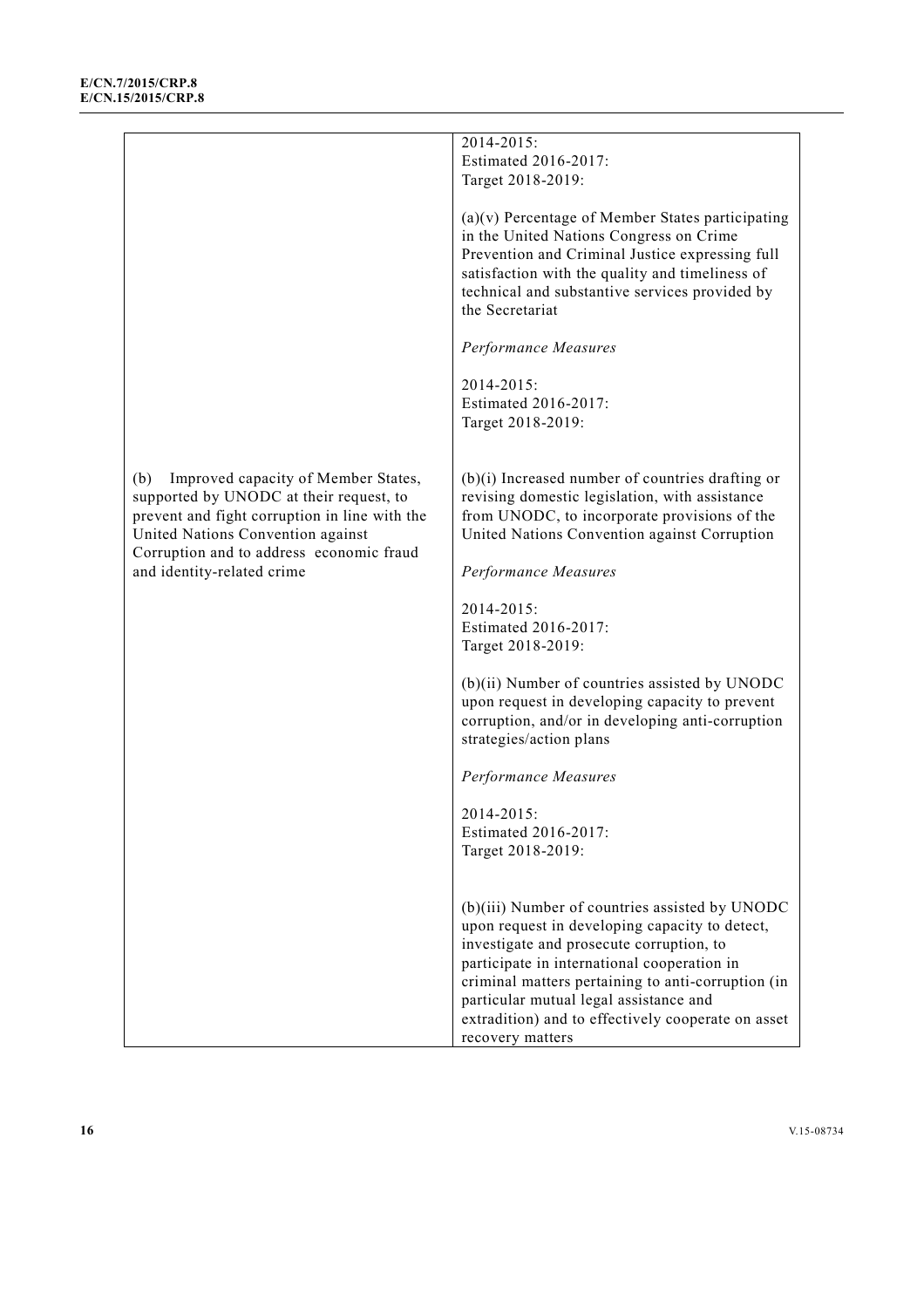| Performance Measures                                         |  |
|--------------------------------------------------------------|--|
| $2014 - 2015$ :<br>Estimated 2016-2017:<br>Target 2018-2019: |  |

13.16 Substantive responsibility for the subprogramme is vested in the Division for Treaty Affairs. The fact that corruption hampers efforts to ensure equitable and fair access to global public goods has long been known. With the adoption of the SDGs, the reduction in bribery and corruption as well as recovery of stolen assets have now also been recognised as targets toward which the international community must work. In order to ensure that the efforts of Member States are coherent and guided by the UNCAC and the results of its review mechanism, the Office will be:

(a) Promoting the implementation of the United Nations Convention against Corruption as well as follow-up to the recommendations made under the Implementation Review Mechanism by providing policy and legislative advice, building the capacities of relevant actors and facilitating transfer of expertise;

(b) Assisting Member States, upon request, in enhancing their capacities to prevent corruption, including within public sector institutions, and strengthening the role of civil society, parliamentarians, the private sector, academia and the general public in the prevention of corruption;

(c) Assisting Member States, upon request, to detect, investigate and prosecute corruption;

(d) Promoting international cooperation in the investigation, prosecution and adjudication of corruption and related offences (for example, extradition, mutual legal assistance and asset recovery);

(e) Developing and disseminating knowledge products to assist with the implementation of the Convention and gather experiences from Member States on the implementation of the Convention;

(f) Assisting Member States, upon request, to produce data and conduct statistical and analytical studies and research on corruption, including collaboration with academia and other stakeholders to enable informed policy decisions and progress in the international anti-corruption reform agenda;

(g) Performing secretariat functions for the Conference of the States Parties to the Convention and its subsidiary bodies, including the Implementation Review Mechanism;

(h) Coordinating the implementation of the mandates given by treaty-based organs and governing bodies, including the United Nations Congress on Crime Prevention and Criminal Justice;

(i) Collaborating with international, regional and sub regional actors within and outside the United Nations system to advance the implementation of the Convention;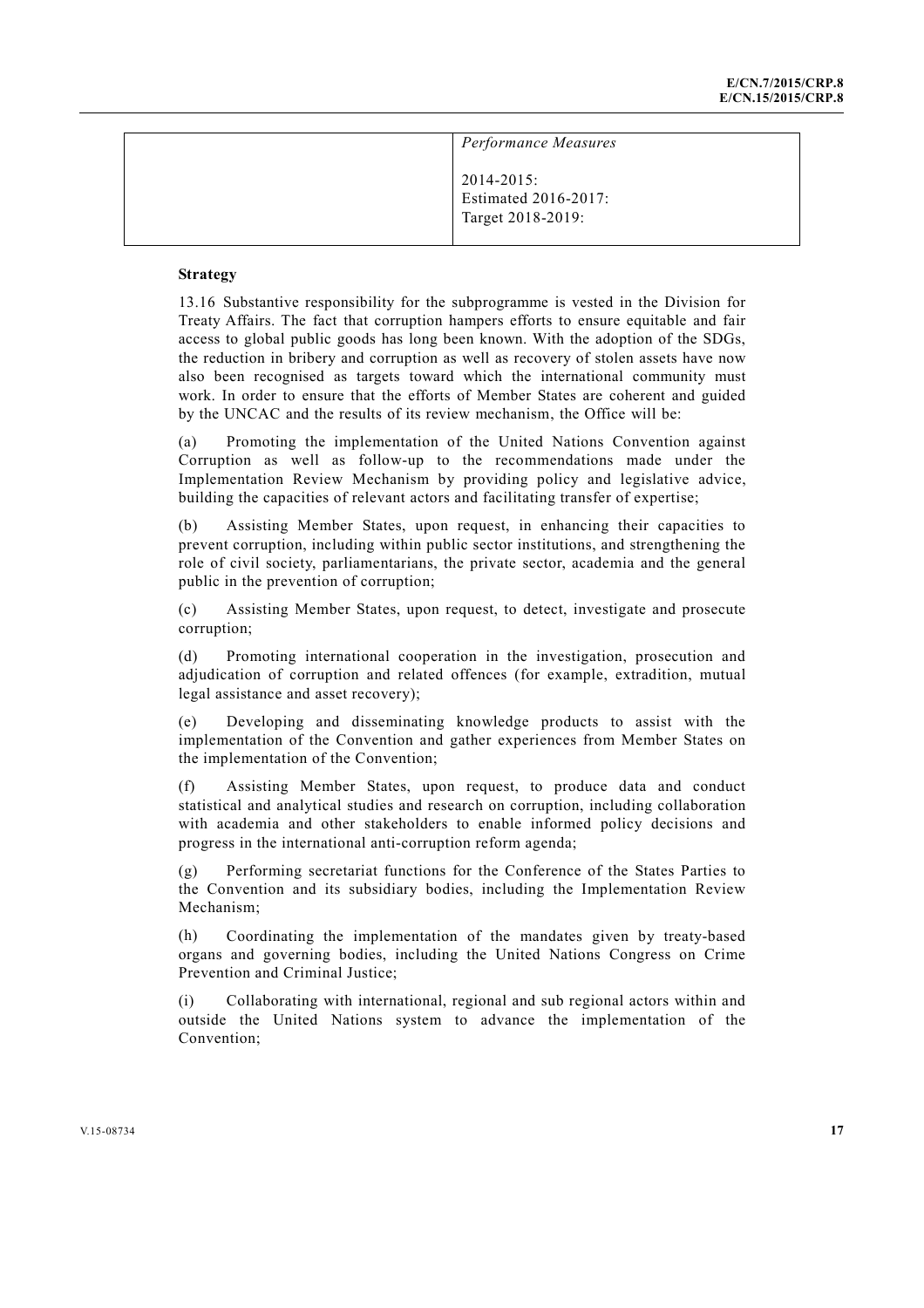(j) Assisting Member States, upon request, to address economic fraud and identity-related crime.

# **Subprogramme 4 Terrorism prevention**

| <b>Objective of the Organization:</b> To promote and strengthen a functional criminal justice regime                                                                                                                        |                                                                                                                                                                                                                                                                                                                                                                                                                                                                                                     |
|-----------------------------------------------------------------------------------------------------------------------------------------------------------------------------------------------------------------------------|-----------------------------------------------------------------------------------------------------------------------------------------------------------------------------------------------------------------------------------------------------------------------------------------------------------------------------------------------------------------------------------------------------------------------------------------------------------------------------------------------------|
| against terrorism that is effective and is implemented by States in accordance with the rule of law                                                                                                                         |                                                                                                                                                                                                                                                                                                                                                                                                                                                                                                     |
| <b>Expected accomplishments of the Secretariat</b>                                                                                                                                                                          | <b>Indicators of achievement</b>                                                                                                                                                                                                                                                                                                                                                                                                                                                                    |
| (a) Enhanced technical assistance provided by<br>UNODC, upon request of Member States, to<br>contribute to the ratification of the international<br>legal instruments related to prevention and<br>suppression of terrorism | $(a)(i)$ Increase in the number of ratifications of<br>the international legal instruments to prevent<br>and combat terrorism by countries that have<br>received counter-terrorism technical assistance<br>from UNODC (cumulative)<br>Performance measures<br>$2014 - 2015$ :<br>Estimate 2016 - 2017:<br>Target 2018 - 2019:<br>$(a)(ii)$ Additional pieces of legislation that are<br>being revised or adopted with UNODC<br>assistance (cumulative)<br>Performance measures<br>$2014 - 2015$ : - |
| (b) Improved capacity of Member States to<br>prevent terrorism in accordance with the rule of<br>law                                                                                                                        | Estimate 2016 - 2017:<br>Target 2018 - 2019:<br>$(b)(i)$ Number of countries receiving capacity-<br>building assistance from UNODC, upon<br>request, at the national and regional levels (per<br>biennium)<br>Performance Measures<br>$2014 - 2015$ :<br>Estimate 2016 - 2017:<br>Target 2018 - 2019:<br>(b)(ii) Additional national criminal justice<br>officials trained with respect to implementing<br>international conventions and protocols<br>relating to terrorism (per biennium)          |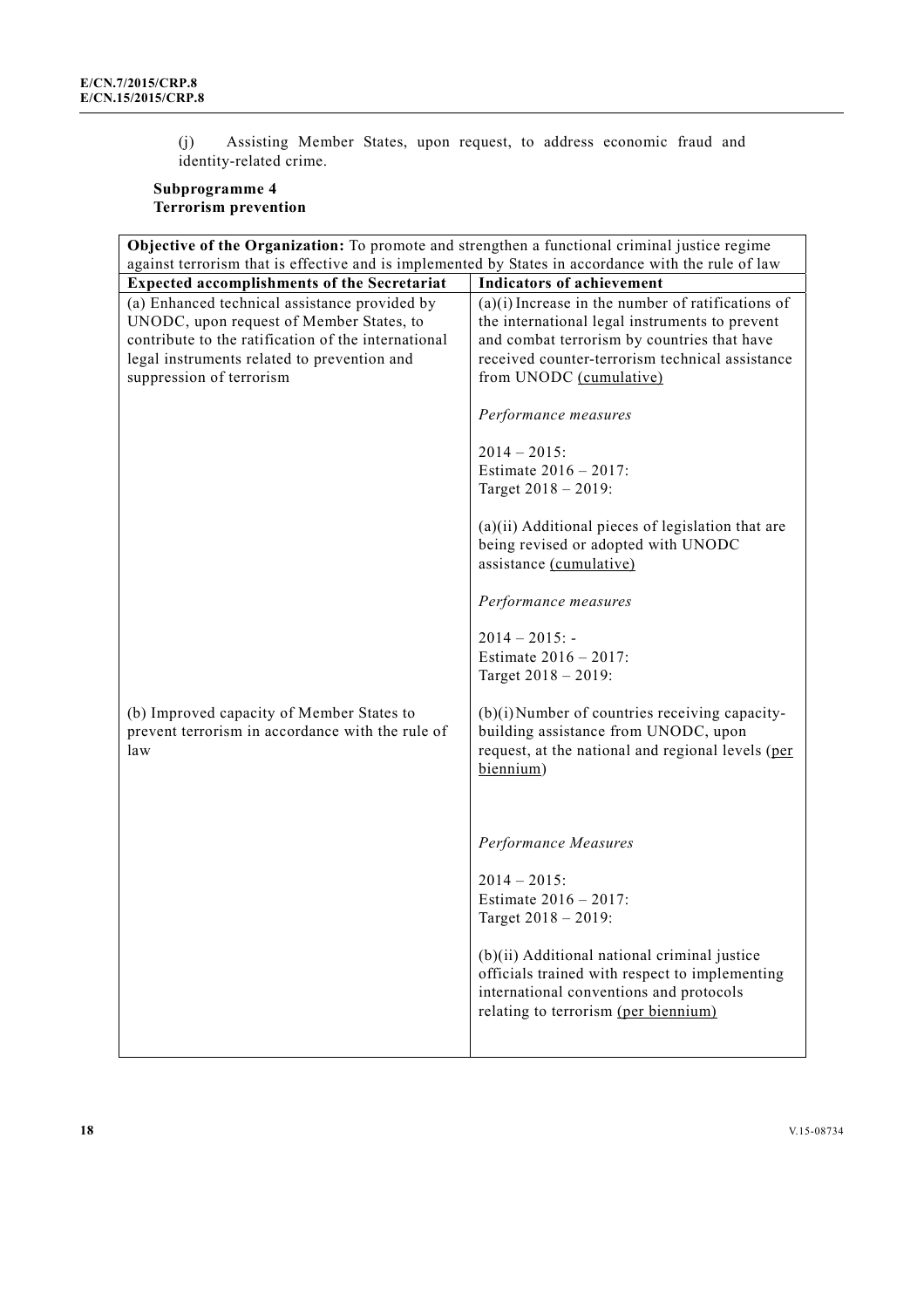| Performance measures                                                                                                                                                                |
|-------------------------------------------------------------------------------------------------------------------------------------------------------------------------------------|
| $2014 - 2015$<br>Estimate 2016-2017:<br>Target 2018-2019:                                                                                                                           |
| (b)(iii) Additional national and regional<br>strategies/action plans for combating terrorism,<br>developed with UNODC assistance<br>(cumulative)                                    |
| Performance Measures                                                                                                                                                                |
| $2014 - 2015$<br>Estimate $2016 - 2017$ :<br>Target $2018 - 2019$ :                                                                                                                 |
| $(b)(iv)$ Additional national criminal justice<br>officers trained with respect to international<br>cooperation in criminal matters to prevent and<br>combat terrorism (cumulative) |
| Performance Measures                                                                                                                                                                |
| $2014 - 2015$<br>Estimate $2016 - 2017$ :<br>Target 2018 - 2019:                                                                                                                    |

13.17 Substantive responsibility for the subprogramme is vested in the Division for Treaty Affairs. The objective will be achieved by drawing on the Office's specialized technical competence in crime prevention, criminal justice and rule of law. The strategy consists mainly of:

(a) Encouraging Member States to become party to and implement the international conventions and protocols related to the prevention and suppression of terrorism in all its forms and manifestations;

(b) Providing, upon request, policy advice and legal advisory services, legislative and implementation capacity-building assistance and facilitating the transfer of specialized knowledge to criminal justice officials on, inter alia, human rights compliance; transport-related terrorism offences; the financing of terrorism; the use of the Internet for terrorist purposes; victims of acts of terrorism; chemical, biological, radiological and nuclear terrorism; as well as, the growing challenges of the foreign terrorist fighters and their radicalization and terrorists benefiting from transnational organized crime;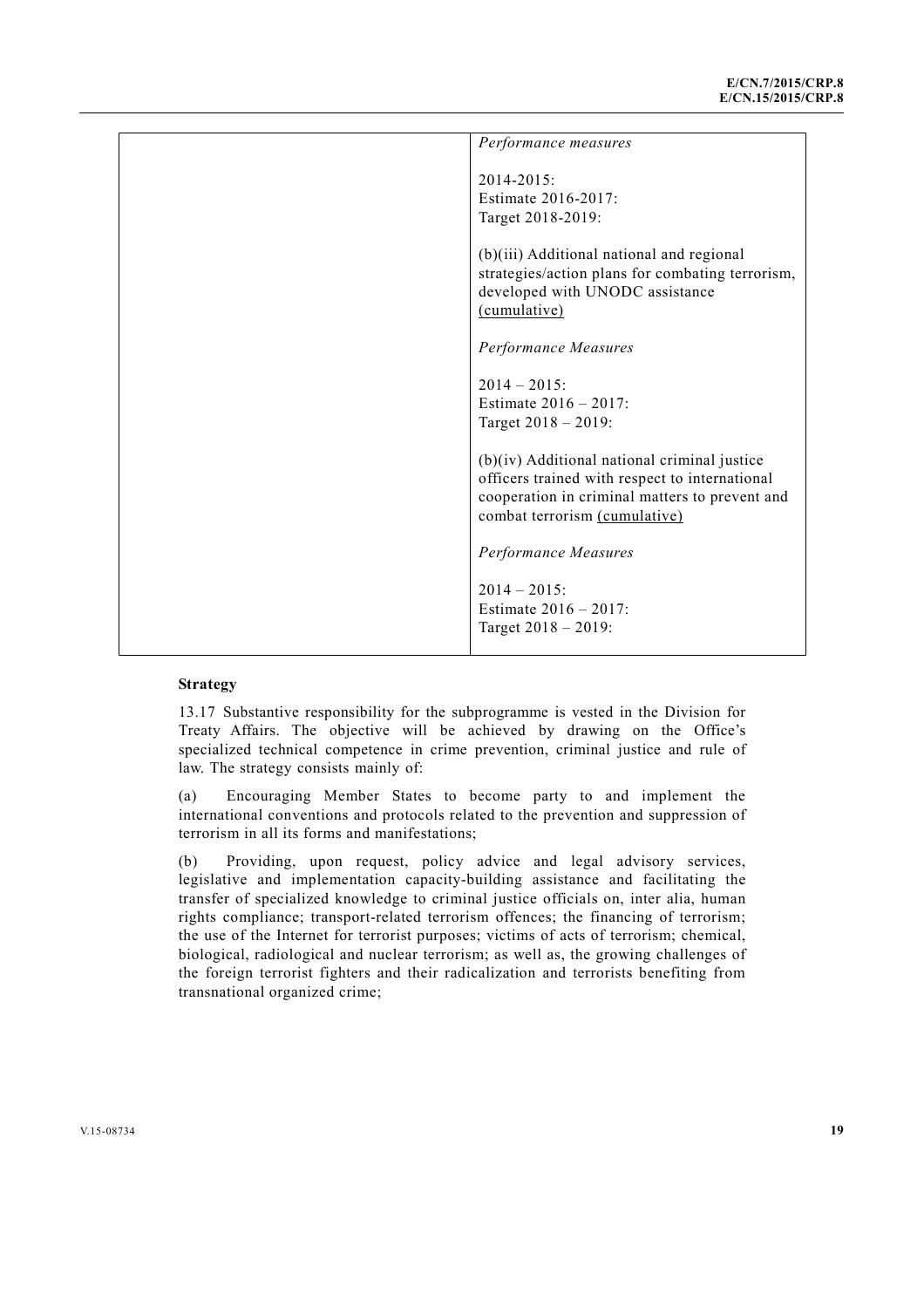(c) Strengthening the capacity of national criminal justice systems to apply counter-terrorism legislation in conformity with international human rights law and the rule of law;

(d) Promoting international cooperation in criminal matters related to terrorism including foreign terrorist fighters, especially with regard to extradition and mutual legal assistance;

(e) Cooperating closely with the Counter-Terrorism Committee of the Security Council and its Executive Directorate as well as with the Counter-Terrorism Implementation Task Force and its participating entities;

(f) Implementing the mandates given by treaty-based organs and United Nations governing bodies.

**Subprogramme 5 Justice** 

**Objective of the Organization:** To strengthen the rule of law as the basis for sustainable development through the prevention of crime and the promotion of effective, fair, humane and accountable criminal justice systems in line with the United Nations standards and norms in crime prevention and criminal justice and other relevant international instruments

| <b>Expected accomplishments of the</b>                                                                                                                                                                                               | <b>Indicators of achievement</b>                                                                                                                                                                                                   |
|--------------------------------------------------------------------------------------------------------------------------------------------------------------------------------------------------------------------------------------|------------------------------------------------------------------------------------------------------------------------------------------------------------------------------------------------------------------------------------|
| <b>Secretariat</b>                                                                                                                                                                                                                   |                                                                                                                                                                                                                                    |
| (a) International standards and norms in crime<br>prevention and criminal justice are developed<br>and updated with the support of UNODC,<br>upon request by Member States                                                           | (a) Number of additional United Nations<br>standards and norms relevant to specific areas of<br>crime prevention and criminal justice developed<br>or updated by countries with the support of<br>UNODC, upon request              |
|                                                                                                                                                                                                                                      | Performance measures                                                                                                                                                                                                               |
|                                                                                                                                                                                                                                      | $2014 - 2015$<br>Estimate $2016 - 2017$ :<br>Target 2018 - 2019:                                                                                                                                                                   |
| (b) Crime prevention and criminal justice<br>system reform initiatives within the UNODC<br>mandate are developed and implemented in<br>accordance with international standards and<br>norms in crime prevention and criminal justice | (b)(i) Number of additional countries utilizing<br>UNODC tools, manuals and training materials<br>and advisory services for improving crime<br>prevention strategies and measures and criminal<br>justice procedures and practices |
|                                                                                                                                                                                                                                      | Performance Measures                                                                                                                                                                                                               |
|                                                                                                                                                                                                                                      | $2014 - 2015$<br>Estimate $2016 - 2017$ :<br>Target 2018 - 2019:                                                                                                                                                                   |
|                                                                                                                                                                                                                                      | $(b)(ii)$ Number of additional countries assisted by<br>UNODC in developing and implementing crime<br>prevention and criminal justice reform initiatives                                                                           |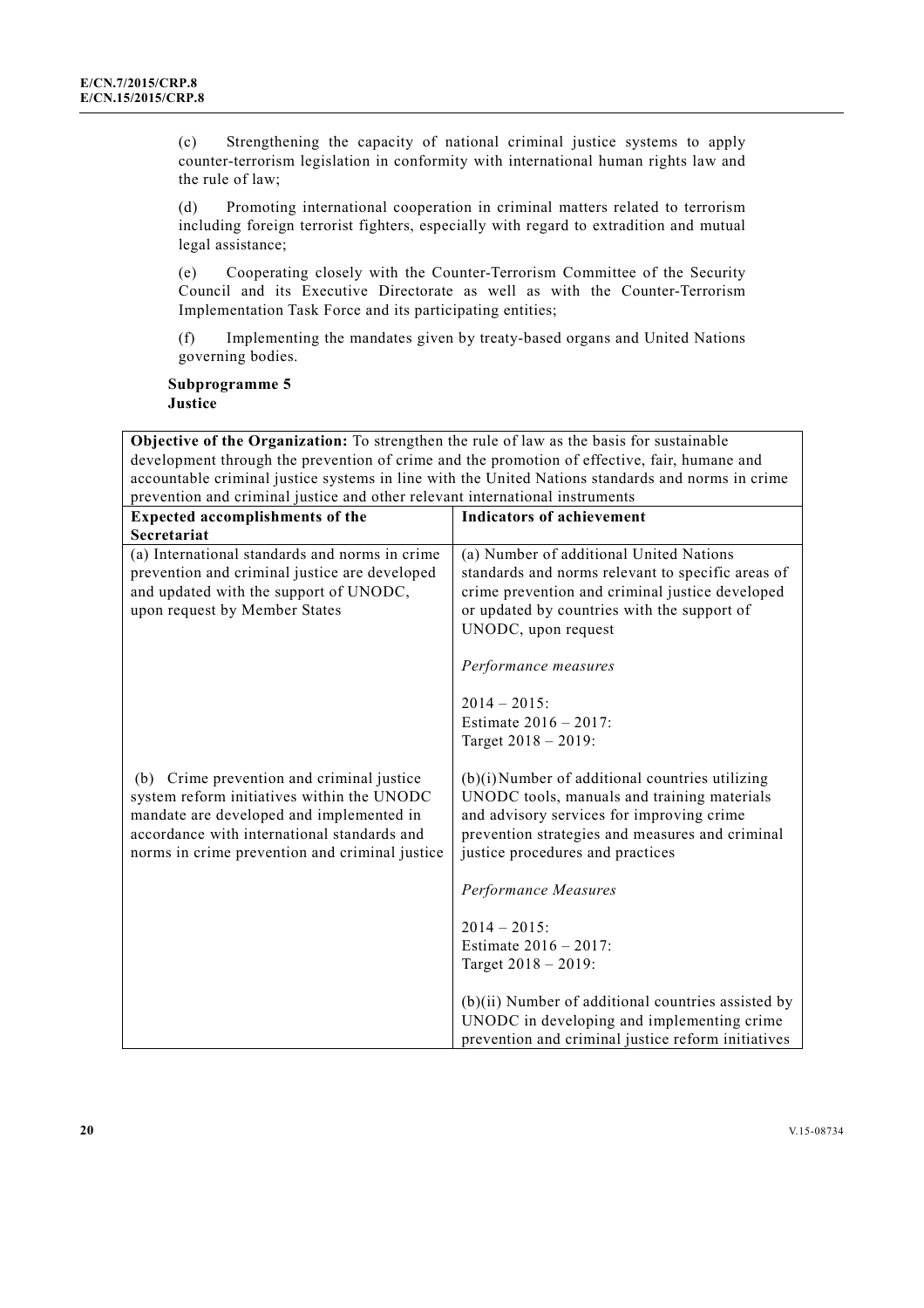| Performance measures                                        |  |
|-------------------------------------------------------------|--|
| $2014 - 2015$ :<br>Estimate 2016-2017:<br>Target 2018-2019: |  |

13.18 Substantive responsibility for the subprogramme is vested in the Division of Operations. With the explicit inclusion of Justice in the Post-2015 Development Agenda as an element of and precondition for development, the subprogramme will reorient its ongoing efforts at assisting States to develop and implement standards and norms on crime prevention and criminal justice to include specific tailored interventions that support countries to deliver progress on relevant targets under the SDGs. In particular, the Office will strengthen its work in the areas of crime and violence prevention and access to justice as well as penal reform. The objective will be achieved by:

(a) Promoting further development of United Nations standards and norms in crime prevention and criminal justice and facilitate their application by strengthening the capacity, upon request, of national criminal justice systems and all actors involved in crime prevention and criminal justice reform;

(b) Providing assistance to Member States, upon request, including through knowledge transfer, institution-building, capacity-building and advice on crime prevention and criminal justice reform, including on: police reform; the functioning of prosecution services and the judiciary; access to legal aid; prison reform and alternatives to imprisonment; relevant oversight mechanisms, as well as crosscutting issues related to: victims and witnesses; gender in the criminal justice system; and justice for children;

(c) Developing and disseminating reference and operational tools, guidance notes, handbooks, training curricula, model legislation, studies, good practices and information technology resources;

(d) Coordinating the implementation of the mandates given by treaty-based organs and governing bodies,

(e) Coordinating UNODC crime prevention and criminal justice efforts with other relevant UN entities, including in: the framework ofthe Rule of Law Coordination and Resource Group; the global focal points for the police, justice and corrections; areas in the rule of law in post-conflict and other crisis situations; as well as the institutes comprising the United Nations crime prevention and criminal justice network and other intergovernmental organizations.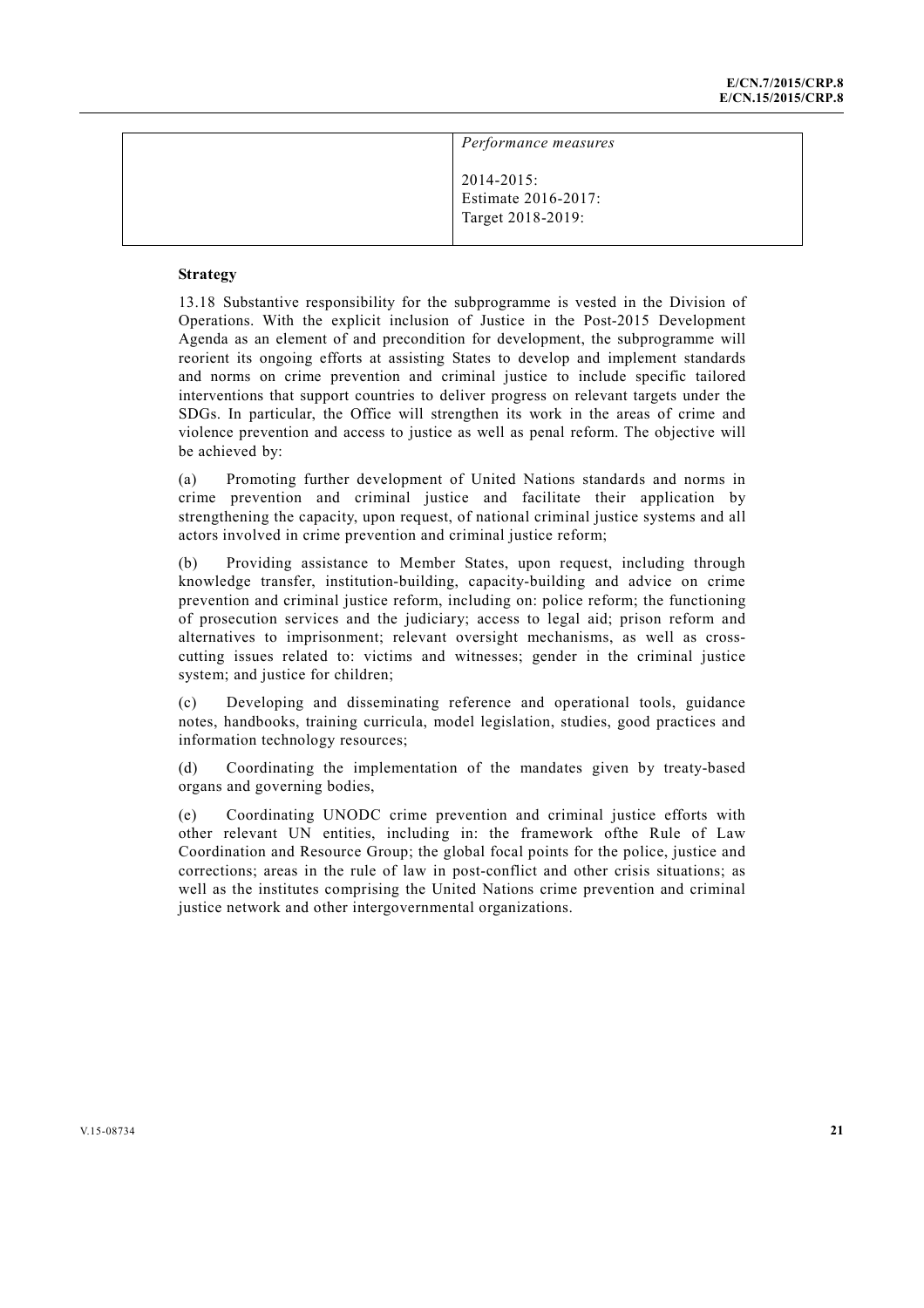# **Subprogramme 6 Research, trend analysis and forensics**

| Objective of the Organization: Enhanced knowledge of thematic and cross-sectoral trends on           |                                                                                                                                                      |
|------------------------------------------------------------------------------------------------------|------------------------------------------------------------------------------------------------------------------------------------------------------|
| drugs and crime issues for effective policy formulation, operational response, including, assistance |                                                                                                                                                      |
|                                                                                                      | in reviewing progress towards internationally agreed upon sustainable development goals, based                                                       |
| on a sound understanding of issues under UNODCs mandate                                              |                                                                                                                                                      |
| <b>Expected accomplishments of the</b>                                                               | <b>Indicators of achievement</b>                                                                                                                     |
| Secretariat                                                                                          |                                                                                                                                                      |
| Enhanced access to increased knowledge<br>(a)                                                        | $(a)(i)$ Increased number of references in research                                                                                                  |
| to formulate strategic responses to address                                                          | publications to documents or information                                                                                                             |
| existing and emerging drugs and crime issues                                                         | generated by UNODC                                                                                                                                   |
|                                                                                                      | Performance Measures                                                                                                                                 |
|                                                                                                      |                                                                                                                                                      |
|                                                                                                      | 2014-2015:                                                                                                                                           |
|                                                                                                      | Estimated 2016-2017:                                                                                                                                 |
|                                                                                                      | Target 2018-2019:                                                                                                                                    |
|                                                                                                      | $(a)(ii)$ Increased percentage of positive                                                                                                           |
|                                                                                                      | assessments of relevance and usefulness of                                                                                                           |
|                                                                                                      | research outputs for strategic response                                                                                                              |
|                                                                                                      | formulation                                                                                                                                          |
|                                                                                                      | Performance Measures                                                                                                                                 |
|                                                                                                      | 2014-2015:                                                                                                                                           |
|                                                                                                      | Estimated 2016-2017:                                                                                                                                 |
|                                                                                                      | Target 2018-2019:                                                                                                                                    |
|                                                                                                      |                                                                                                                                                      |
|                                                                                                      | $(a)(iii)$ Increased number of country-data series<br>disseminated by UNODC disaggregated by drug<br>demand, drug supply, crime and criminal justice |
|                                                                                                      | Performance Measures                                                                                                                                 |
|                                                                                                      | 2014-2015:<br>Estimated 2016-2017:<br>Target 2018-2019:                                                                                              |
| (b) Increased capacity to produce and                                                                | (b) Increased number of Member States receiving                                                                                                      |
| analyse statistical data on trends including                                                         | targeted training or other forms of technical                                                                                                        |
| those in emerging drug and specific crime                                                            | assistance on data collection and analysis on                                                                                                        |
| issues                                                                                               | issues under UNODCs mandate, including                                                                                                               |
|                                                                                                      | reviewing progress towards relevant SDGs                                                                                                             |
|                                                                                                      | Performance Measures                                                                                                                                 |
|                                                                                                      | 2014-2015:                                                                                                                                           |
|                                                                                                      | Estimated 2016-2017:                                                                                                                                 |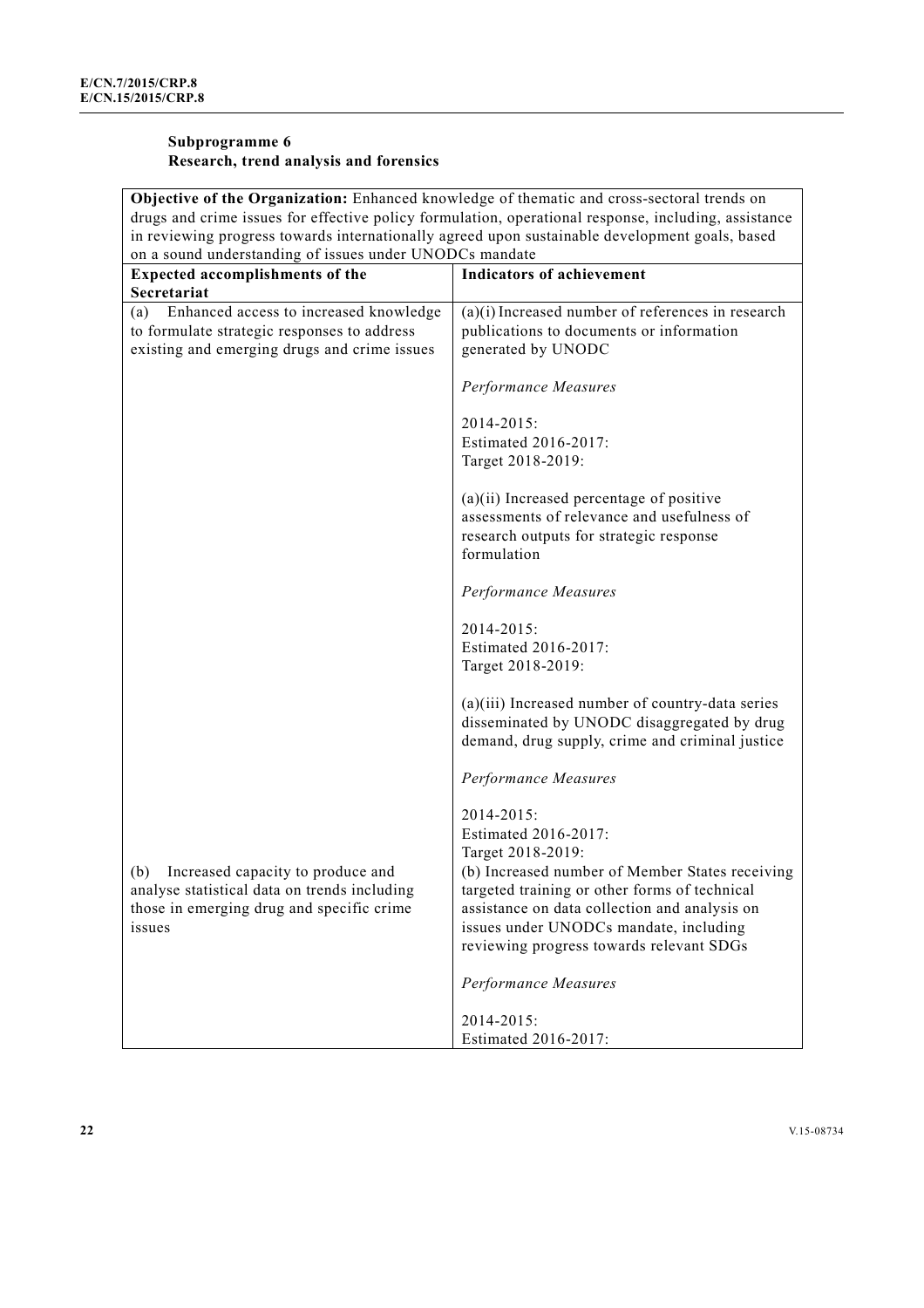|                                                                                                                                                                                                                                                                                    | Target 2018-2019:                                                                                                                                                                                                                                                        |
|------------------------------------------------------------------------------------------------------------------------------------------------------------------------------------------------------------------------------------------------------------------------------------|--------------------------------------------------------------------------------------------------------------------------------------------------------------------------------------------------------------------------------------------------------------------------|
| Improved scientific and forensic<br>(c)<br>capacity to meet appropriate professional<br>standards, including increased use of scientific<br>information and laboratory data for inter-<br>agency cooperation activities and in strategic<br>operations, policy and decision-making | $(c)(i)$ Increased percentage of institutions in<br>receipt of UNODC assistance reporting enhanced<br>scientific and forensic capacity<br>Performance Measures                                                                                                           |
|                                                                                                                                                                                                                                                                                    | 2014-2015:                                                                                                                                                                                                                                                               |
|                                                                                                                                                                                                                                                                                    | Estimated 2016-2017:                                                                                                                                                                                                                                                     |
|                                                                                                                                                                                                                                                                                    | Target 2018-2019:                                                                                                                                                                                                                                                        |
|                                                                                                                                                                                                                                                                                    | $(c)(ii)$ Increased number of laboratories<br>participating actively in the international<br>collaborative exercise                                                                                                                                                      |
|                                                                                                                                                                                                                                                                                    | Performance Measures                                                                                                                                                                                                                                                     |
|                                                                                                                                                                                                                                                                                    | 2014-2015:<br>Estimated 2016-2017:<br>Target 2018-2019:                                                                                                                                                                                                                  |
|                                                                                                                                                                                                                                                                                    | $(c)(iii)$ Increased percentage of laboratories in<br>receipt of UNODC assistance reporting<br>participation in and/or use of forensic data for<br>inter-agency activities with law enforcement,<br>regulatory, judicial and health authorities and/or<br>trend analyses |
|                                                                                                                                                                                                                                                                                    | Performance Measures                                                                                                                                                                                                                                                     |
|                                                                                                                                                                                                                                                                                    | 2014-2015:<br>Estimated 2016-2017:<br>Target 2018-2019:                                                                                                                                                                                                                  |

13.19 Substantive responsibility for the subprogramme is vested in the Division for Policy Analysis and Public Affairs. As UNODC is the only UN system organisation with the mandate to and experience in collecting and reporting on data required to monitor progress against some sustainable development targets as they relate to illicit trafficking, justice, crime and drug use, the subprogramme will include special efforts to provide data and analysis to spur transformative change as agreed upon by Member States in addition to its traditional focus. Overall, the subprogramme will be:

(a) Providing timely and accurate statistics and analyses of world drug and crime problems, with particular attention to specific manifestations of crime and its transnational dimensions;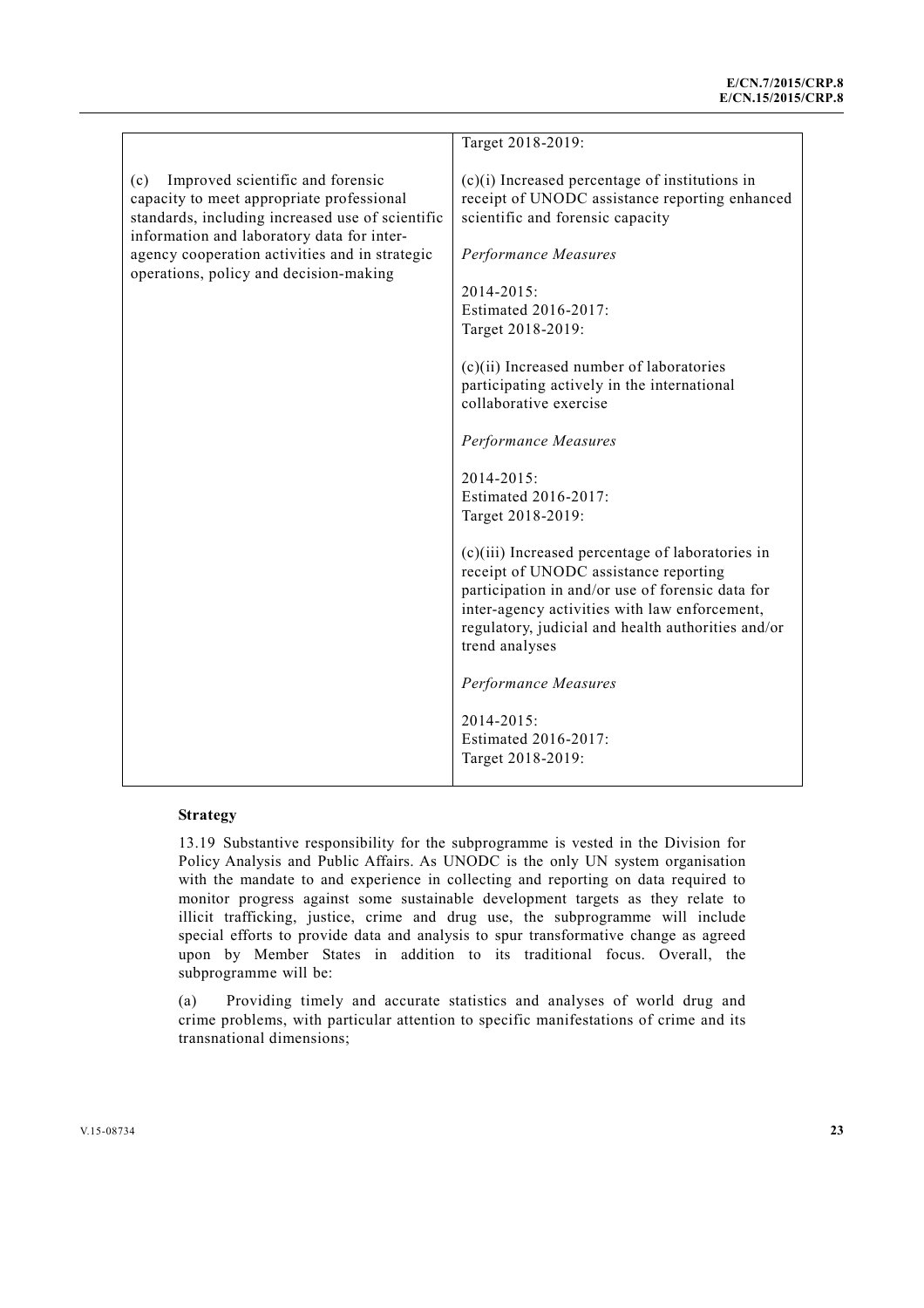(b) Providing support and capacity-building to Member States, upon request, to produce, disseminate and analyse drug and crime data and statistics, including targeted assistance to in increase capacities to produce data to monitor relevant SDGs;

(c) Assisting Member States, upon request, in identification of trends, emerging issues and priorities in drugs, crime and corruption;

(d) Expanding the evidence base for policymaking on issues of drugs, crime and corruption;

(e) Convening multi-partner consultations with international organisations, third party data providers, national statistical offices and other, on the global review mechanism for targets under Goal 16 and also other goals, that fall under UNODC mandates;

(f) Providing technical assistance and expert advice to drug-testing laboratories and forensic institutions;

(g) Assisting Member States in forensics standard-setting and exchange of quality forensic data and services for policy and decision-making;

(h) Increasing the number of data elements in the UNODC database on drugs and crime including, where possible, data disaggregated by sex.

**Subprogramme** 7 **Policy Support** 

**Objective of the Organization:** Elaboration of coherent policy, appropriate institutional reforms and operational responses to increase the effectiveness of drug control, crime prevention and criminal justice policies

| criminal justice policies                        |                                              |
|--------------------------------------------------|----------------------------------------------|
| <b>Expected accomplishments of the</b>           | <b>Indicators of achievement</b>             |
| Secretariat                                      |                                              |
| Increased public awareness of issues<br>(a)      | $(a)(i)$ Increased number of unique visitors |
| related to drugs, crime and terrorism in all its | accessing information from the UNODC website |
| forms and manifestations, as well as of the      | and following UNODC on social media          |
| relevant United Nations legal instruments,       |                                              |
| standards and norms in crime prevention and      | Performance Measures - (unique visitors)     |
| criminal justice                                 |                                              |
|                                                  | 2014-2015: (total biennium):                 |
|                                                  | Estimated 2016-2017:                         |
|                                                  | Target 2018-2019:                            |
|                                                  |                                              |
|                                                  | Performance Measures - Corporate Twitter     |
|                                                  | Followers                                    |
|                                                  |                                              |
|                                                  | 2014-2015 (total for end of biennium):       |
|                                                  | Estimated 2016-2017:                         |
|                                                  | Target 2018-2019:                            |
|                                                  | Performance Measures - Corporate Facebook    |
|                                                  | Followers                                    |
|                                                  |                                              |
|                                                  |                                              |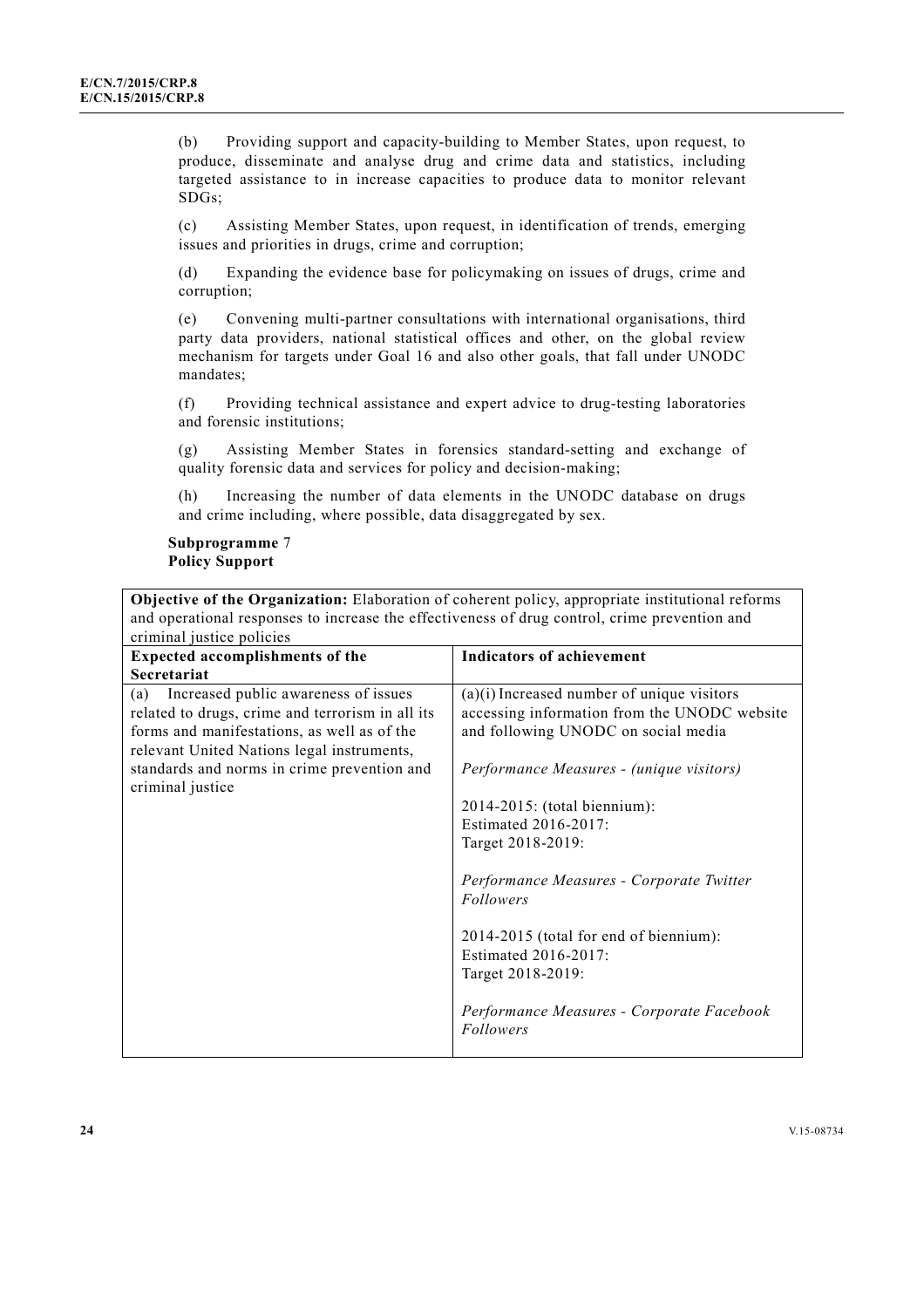|                                                                                                                                                                         | 2014-2015 (total for end of biennium):<br>Estimated 2016-2017:<br>Target 2018-2019:                                                                                           |
|-------------------------------------------------------------------------------------------------------------------------------------------------------------------------|-------------------------------------------------------------------------------------------------------------------------------------------------------------------------------|
|                                                                                                                                                                         | Performance Measures - Corporate LinkedIn<br>Followers                                                                                                                        |
|                                                                                                                                                                         | 2014-2015 (total for end of biennium):<br>Estimated 2016-2017:<br>Target 2018-2019:                                                                                           |
|                                                                                                                                                                         | $(a)(ii)$ Increased number of publications<br>downloaded from the UNODC website,:                                                                                             |
|                                                                                                                                                                         | Performance Measures                                                                                                                                                          |
|                                                                                                                                                                         | 2014-2015:<br>Estimated 2016-2017:<br>Target 2018-2019:                                                                                                                       |
| (b)<br>Advance the capacity of Member States<br>to implement relevant international<br>conventions and standards and norms under<br>the UNODC mandate through increased | (b)(i)Increased number of civil society entities<br>participating in United Nations meetings, as<br>appropriate and in accordance with applicable<br>UN rules and procedures. |
| partnerships with civil society entities.                                                                                                                               | Performance Measures                                                                                                                                                          |
|                                                                                                                                                                         | 2014-2015:<br>Estimated 2016-2017:<br>Target 2018-2019:                                                                                                                       |
|                                                                                                                                                                         | $(b)(ii)$ Increased number of joint activities<br>between NGOs in receipt of UNODC assistance,<br>and Member States<br>Performance Measures                                   |
|                                                                                                                                                                         | $2014 - 15$ :<br><b>Estimated 2016-17:</b><br>Target 2018-19:                                                                                                                 |

13.20 Substantive responsibility for implementation of the subprogramme lies with the Division for Policy Analysis and Public Affairs. The objective will be achieved by promoting and supporting robust inter-agency and interdivisional efforts in:

(a) Providing assistance on policy coherence and institutional reforms to increase the effective implementation of UNODC's mandate areas, including drug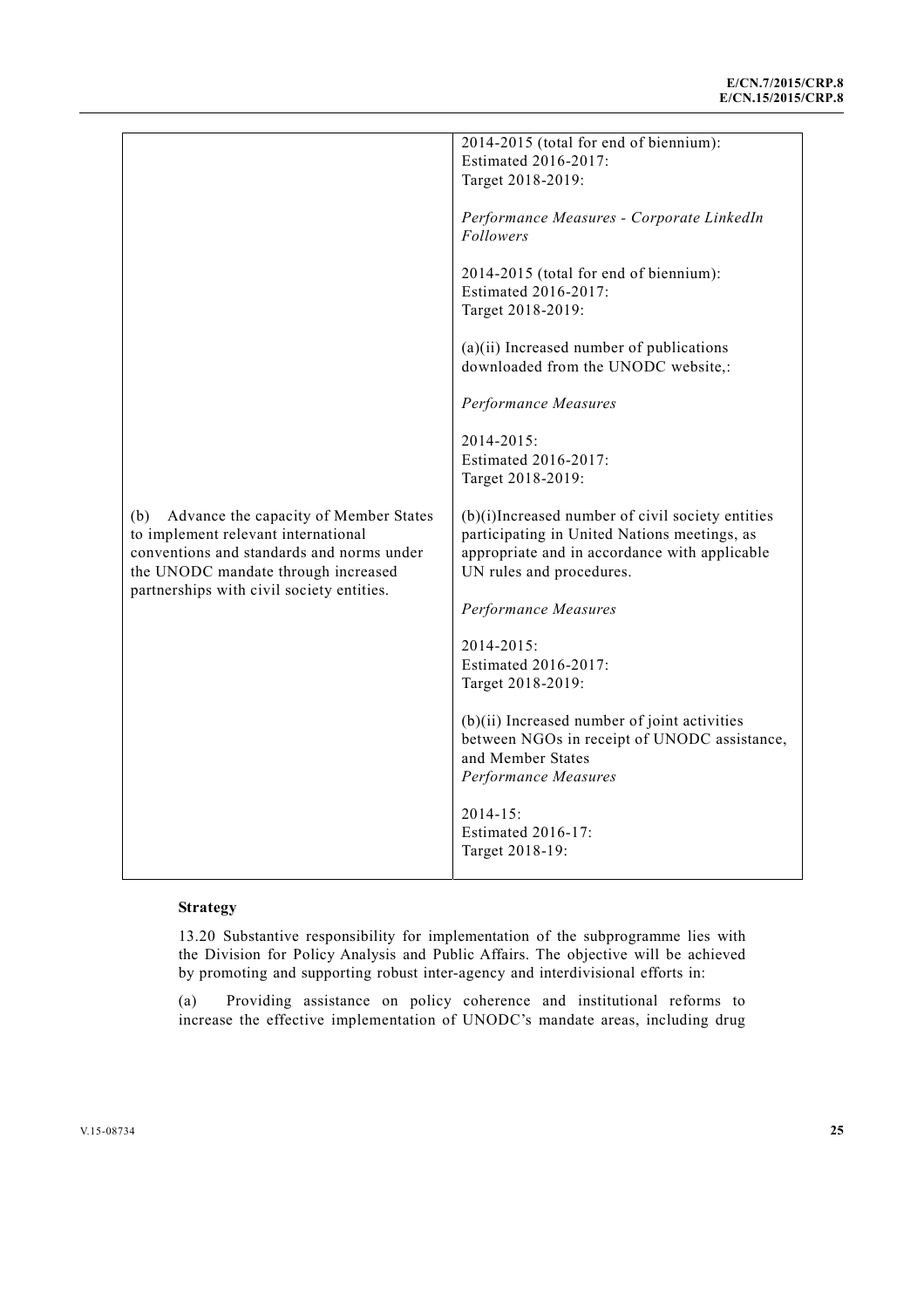control, crime prevention and criminal justice, at the national, regional and international levels;

(b) Facilitating and providing interdivisional headquarters and field based assistance – including through UNCT's - to increase national and regional capacity (i) to implement mandated areas of the international normative framework which address cross cutting, systemic issues (such as illicit financial flows, corruption and economic crime) and (ii) to achieve relevant SDG targets and (iii) other commitments (such as the Addis Ababa Action Agenda);

(c) Strengthening strategic engagement with regional entities, partner countries, UN system and multilateral bodies in promoting rule of law, security and justice under the framework of the universal and integrated Post-2015 development agenda;

(d) Conducting dialogues with donor Governments, Member States, international organizations and private sector entities to mobilize resources;

(e) Reaching out to non-governmental organizations and international media;

(f) Increasing the capacity of civil society in their partnership with Member States in the implementation of the UN Conventions and standards and norms under UNODC;

(g) Carrying out targeted advocacy and communication activities through the use of traditional and new media, with emphasis on key stakeholders in the substantive areas such as transnational organized crime, illicit drugs and corruption;

(h) Coordinating with other United Nations agencies on issues related to drugs, crime and terrorism in all its forms and manifestations;

(i) Undertaking policy analysis and provide coherent advice, upon request;

(j) Expanding the donor base of the Office with a view to securing more stable funding that can be deployed to meet the needs of development partners globally;

(k) Developing a structured reporting and pledging mechanism that allows for creative engagement with funding counterparts with the aim of assisting Member States in funding comprehensive and coherent programmes to implement their treaty obligations and to implement the standards and norms on crime prevention and criminal justice.

# **Subprogramme 8 Technical cooperation and field support**

| <b>Objective of the Organization:</b> To promote effectiveness, efficiency and relevance of UNODC                                                 |                                                                                                                                                    |
|---------------------------------------------------------------------------------------------------------------------------------------------------|----------------------------------------------------------------------------------------------------------------------------------------------------|
| field programmes                                                                                                                                  |                                                                                                                                                    |
| <b>Expected accomplishments of the</b>                                                                                                            | Indicators of achievement                                                                                                                          |
| Secretariat                                                                                                                                       |                                                                                                                                                    |
| Integrated programmes designed and<br>(a)<br>implemented in close consultation with<br>regional entities and partner countries, as<br>appropriate | $(a)(i)$ Increased number of country and regional<br>integrated programmes developed and being<br>implemented in the field<br>Performance Measures |
|                                                                                                                                                   | $2014 - 2015$ :                                                                                                                                    |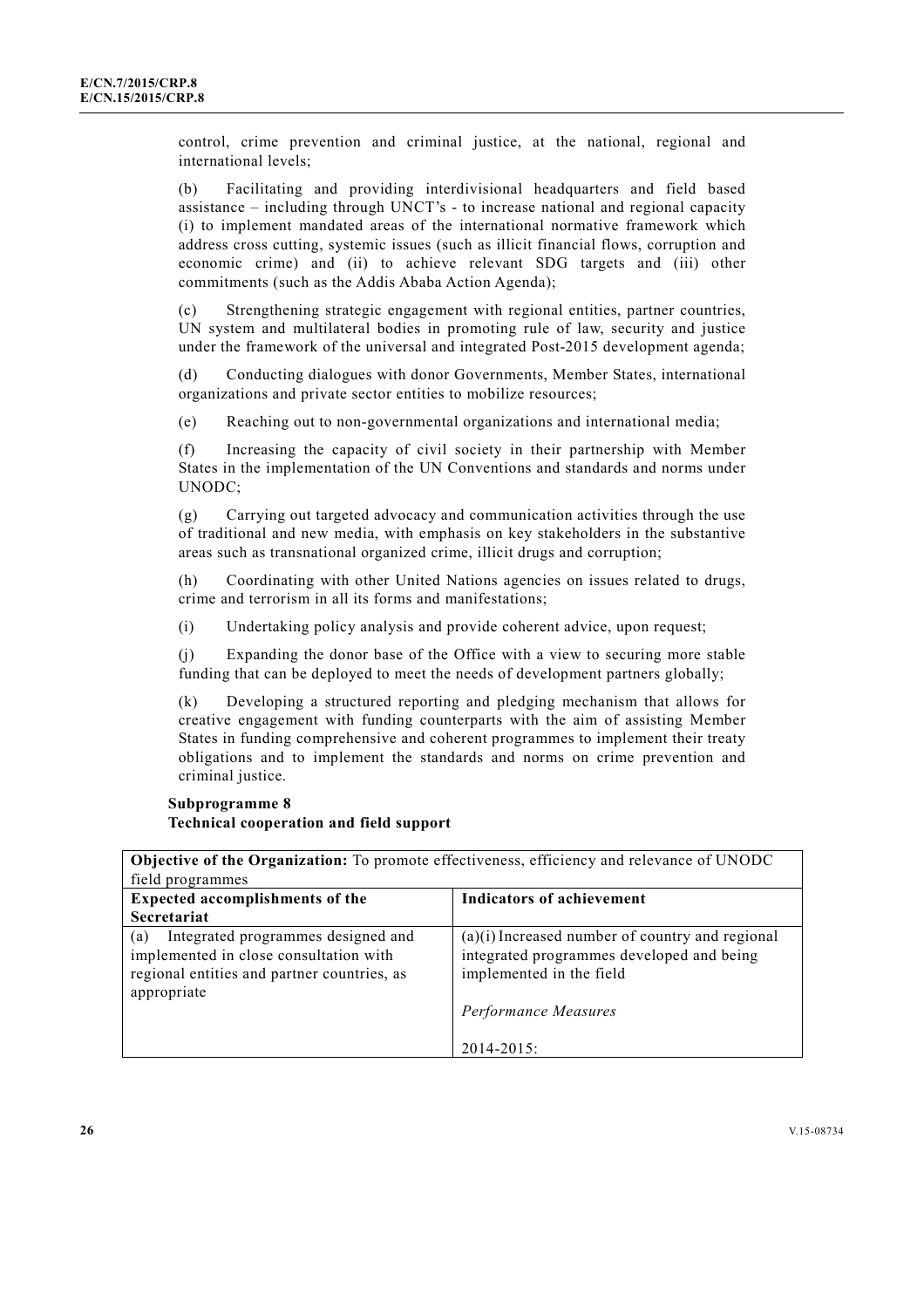|                                              | Estimated 2016-2017:                            |
|----------------------------------------------|-------------------------------------------------|
|                                              | Target 2018-2019:                               |
|                                              |                                                 |
|                                              | (a)(ii) Increased percentage of Member States   |
|                                              | indicating satisfaction with policy advice,     |
|                                              | technical expertise, coordination and other     |
|                                              |                                                 |
|                                              | support provided by the UNODC field network     |
|                                              |                                                 |
|                                              | Performance Measures                            |
|                                              |                                                 |
|                                              | 2014-2015:                                      |
|                                              | Estimated 2016-2017:                            |
|                                              | Target 2018-2019:                               |
|                                              |                                                 |
|                                              | (a)(iii) Increased number of Global Programme   |
|                                              | interventions implemented under country and     |
|                                              | regional programmes.                            |
|                                              |                                                 |
|                                              | Performance Measures                            |
|                                              |                                                 |
|                                              | 2014-2015:                                      |
|                                              | Estimated 2016-2017:                            |
|                                              | Target 2018-2019:                               |
|                                              |                                                 |
|                                              |                                                 |
|                                              |                                                 |
| Enhanced transparency, effectiveness,<br>(b) | $(b)(i)$ Increased number of field offices with |
| accountability and good governance of        | satisfactory audit results.                     |
| <b>UNODC</b> field offices                   |                                                 |
|                                              | Performance Measures                            |
|                                              |                                                 |
|                                              | 2014-2015:                                      |
|                                              | Estimated 2016-2017:                            |
|                                              | Target 2018-2019:                               |
|                                              |                                                 |
|                                              |                                                 |
|                                              | $(b)(ii)$ Percentage of accepted evaluation     |
|                                              | recommendations implemented.                    |
|                                              |                                                 |
|                                              | Performance measures                            |
|                                              |                                                 |
|                                              | 2014-2015:                                      |
|                                              | Estimated 2016-2017:                            |
|                                              | Target 2018-2019:                               |
|                                              |                                                 |

13.21 Substantive responsibility for the implementation of this subprogramme lies with the Division of Operations. With the adoption of the SDGs, the UNODC Field Offices will aim to include governance, security and human rights based crime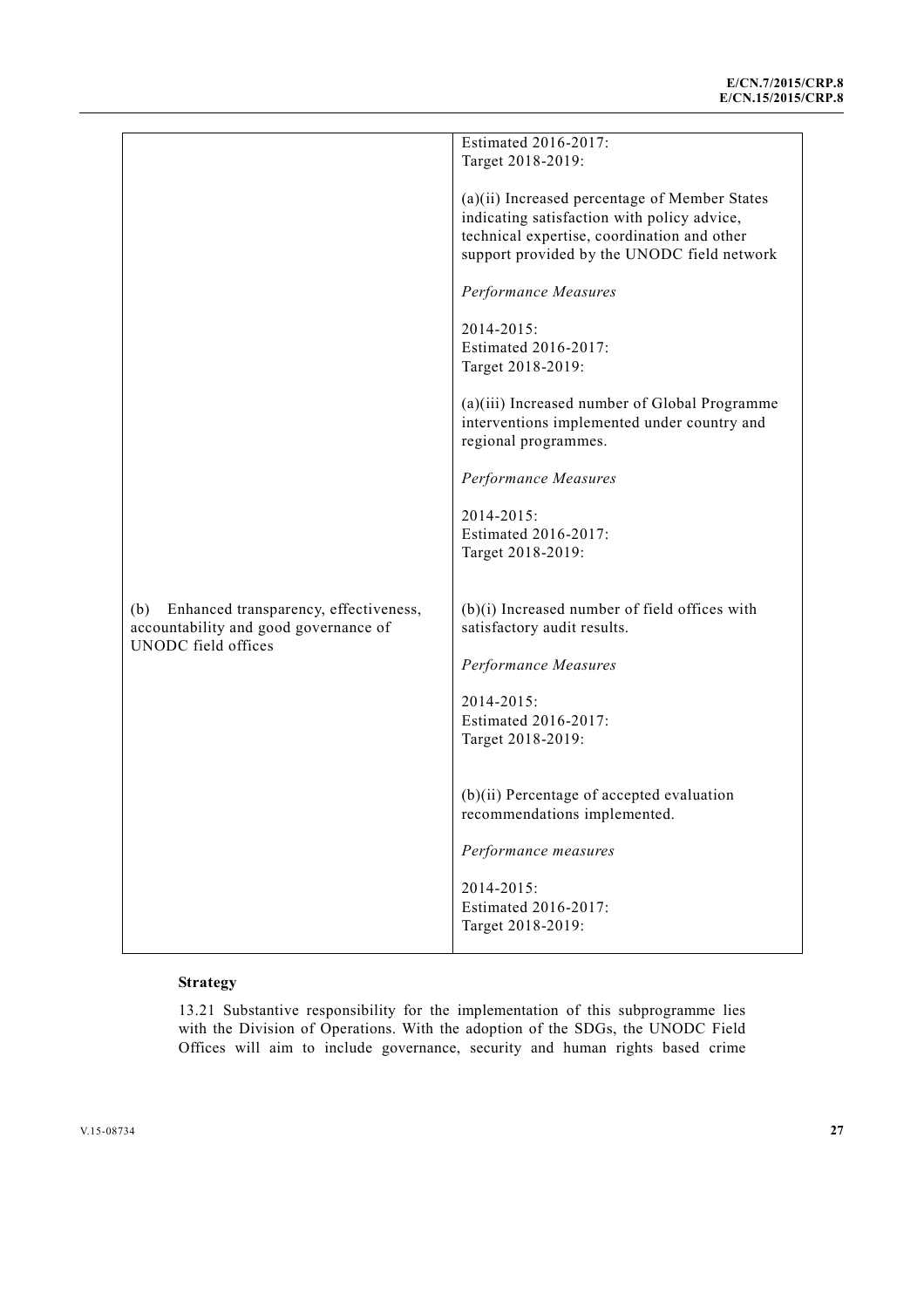control interventions into a larger number of joint UN programmes that address the development and health components of the SDGs. The Division of Operations will provide policy advice, strategic guidance and coordination for the development of integrated programmes, and ensure their full implementation notably through synergies with Global Programmes. In addition, the Division will provide overall management, quality assurance and oversight to ensure successful programme implementation. Key tasks include:

(a) Developing and implementing an integrated programme approach, enabling the effective and coordinated delivery and maximized impact of the normative and technical assistance mandates of the Office;

(b) Providing overarching central management services and cross-cutting functions including substantive advice and expert support to the UNODC Field Office network;

(c) Increasing interregional programme cooperation for better cooperation among partner countries through well designed regional and country programmes;

(d) Ensuring full "ownership" of the UNODC programmes by regional entities and partner countries through policy and programmatic dialogue and coordination, as appropriate;

(e) Providing, through regional programmes, a common platform for joint efforts with United Nations partners, international financial institutions, other multilateral bodies and civil society, as appropriate;

(f) Promoting the joint pursuit of justice, public security and development as a key objective;

(g) Providing a comprehensive range of high-quality technical support, expert services and policy advice in support of Member States' implementation of the United Nations conventions on drugs and crime and the United Nations standards and norms on criminal justice and crime prevention.

### **Subprogramme 9**

### **Provision of secretariat services and substantive support to the United Nations intergovernmental bodies and the International Narcotics Control Board**

**Objective of the Organization:** To enable the United Nations intergovernmental bodies dealing with drugs, crime and terrorism issues, to function effectively and to fulfil their mandates; to enable the International Narcotics Control Board to fulfil its treaty-based mandate of monitoring and promoting implementation of and full compliance with the international drug control treaties

| <b>Expected accomplishments of the</b>                                                                                                                                                              | <b>Indicators of achievement</b>                                                                                                                                                                                      |
|-----------------------------------------------------------------------------------------------------------------------------------------------------------------------------------------------------|-----------------------------------------------------------------------------------------------------------------------------------------------------------------------------------------------------------------------|
| <b>Secretariat</b>                                                                                                                                                                                  |                                                                                                                                                                                                                       |
| Increased support of UNODC<br>(a)<br>contributing to the decision-making and policy<br>direction processes by the United Nations<br>intergovernmental bodies on drug, crime and<br>terrorism issues | $(a)(i)$ Percentage of members of the Commissions<br>responding to the survey expressing full<br>satisfaction with the quality and timeliness of<br>technical and substantive services provided by<br>the Secretariat |
|                                                                                                                                                                                                     | Performance Measures                                                                                                                                                                                                  |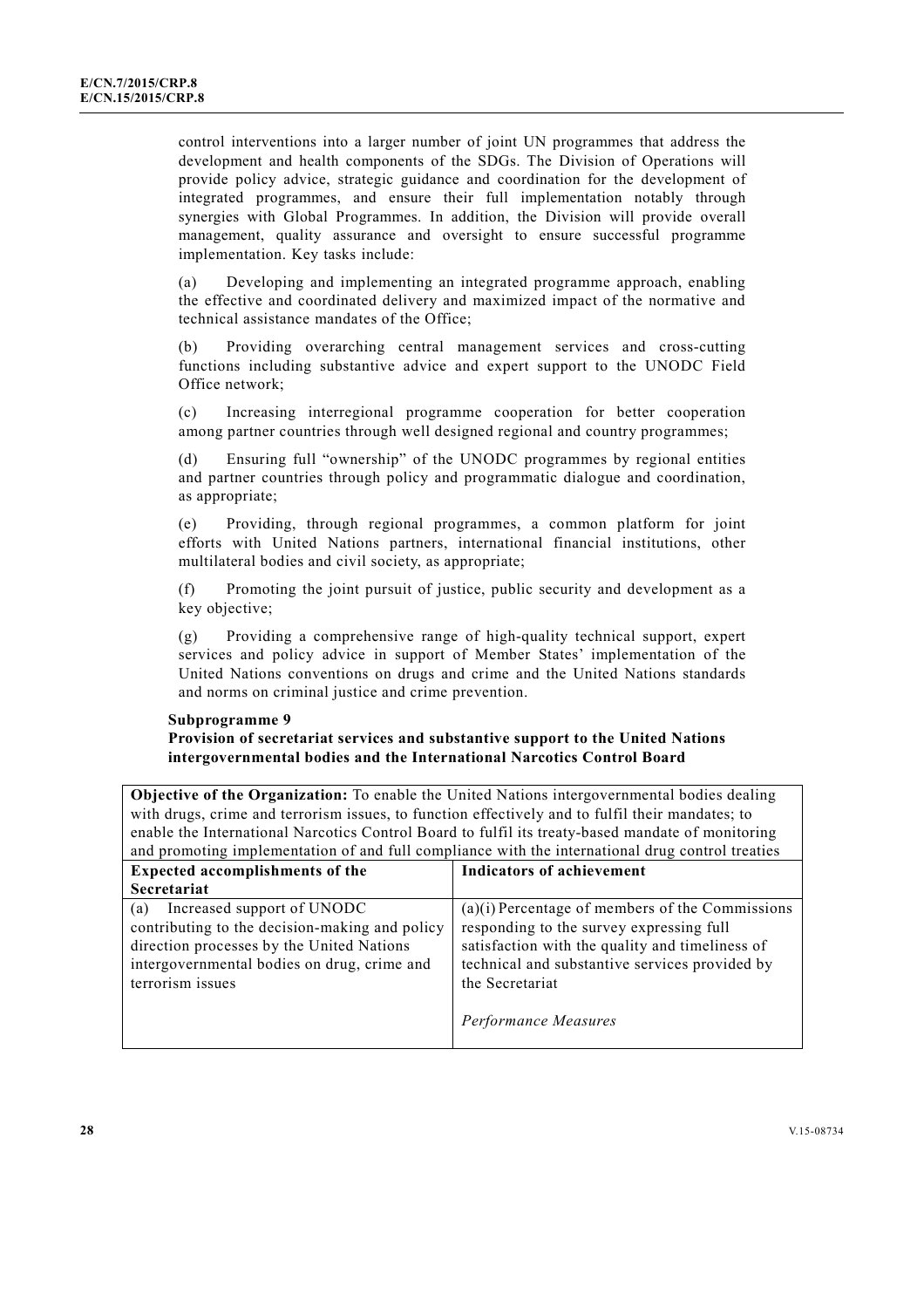| Commission on Narcotic Drugs                                                                                                                                                                                                                                                                                                                              |
|-----------------------------------------------------------------------------------------------------------------------------------------------------------------------------------------------------------------------------------------------------------------------------------------------------------------------------------------------------------|
| 2014-2015:                                                                                                                                                                                                                                                                                                                                                |
| Estimated 2016-2017:                                                                                                                                                                                                                                                                                                                                      |
| Target 2018-2019:                                                                                                                                                                                                                                                                                                                                         |
| Performance Measures                                                                                                                                                                                                                                                                                                                                      |
| Commission on Crime Prevention and Criminal<br>Justice                                                                                                                                                                                                                                                                                                    |
| 2014-2015:<br>Estimated 2016-2017:<br>Target 2018-2019:                                                                                                                                                                                                                                                                                                   |
|                                                                                                                                                                                                                                                                                                                                                           |
| (b) Percentage of Member States responding to<br>the survey expressing full satisfaction with the<br>quality and timeliness of technical and<br>substantive services provided by the Secretariat<br>in the lead-up to the $14th$ Crime Congress in 2020                                                                                                   |
| Performance Measure:<br>$2014 - 15$ :<br>2016-17:<br>2018-19:                                                                                                                                                                                                                                                                                             |
| (c) Percentage of Member States responding to<br>the survey expressing full satisfaction with the<br>quality and timeliness of technical and<br>substantive services provided by the Secretariat<br>in the lead-up to the 2019 review of the Political<br>Declaration and Plan of Action<br>Performance Measure:<br>$2014 - 15$ :<br>2016-17:<br>2018-19: |
| $(d)(i)$ Percentage of members of the International<br>Narcotics Control Board expressing full<br>satisfaction with the quality and timeliness of<br>substantive services provided by the Secretariat<br>to the Board, including the quality of analysis of<br>treaty compliance                                                                          |
| Performance Measures                                                                                                                                                                                                                                                                                                                                      |
| 2014-2015:                                                                                                                                                                                                                                                                                                                                                |
| Estimated 2016-2017:<br>Target 2018-2019:                                                                                                                                                                                                                                                                                                                 |
|                                                                                                                                                                                                                                                                                                                                                           |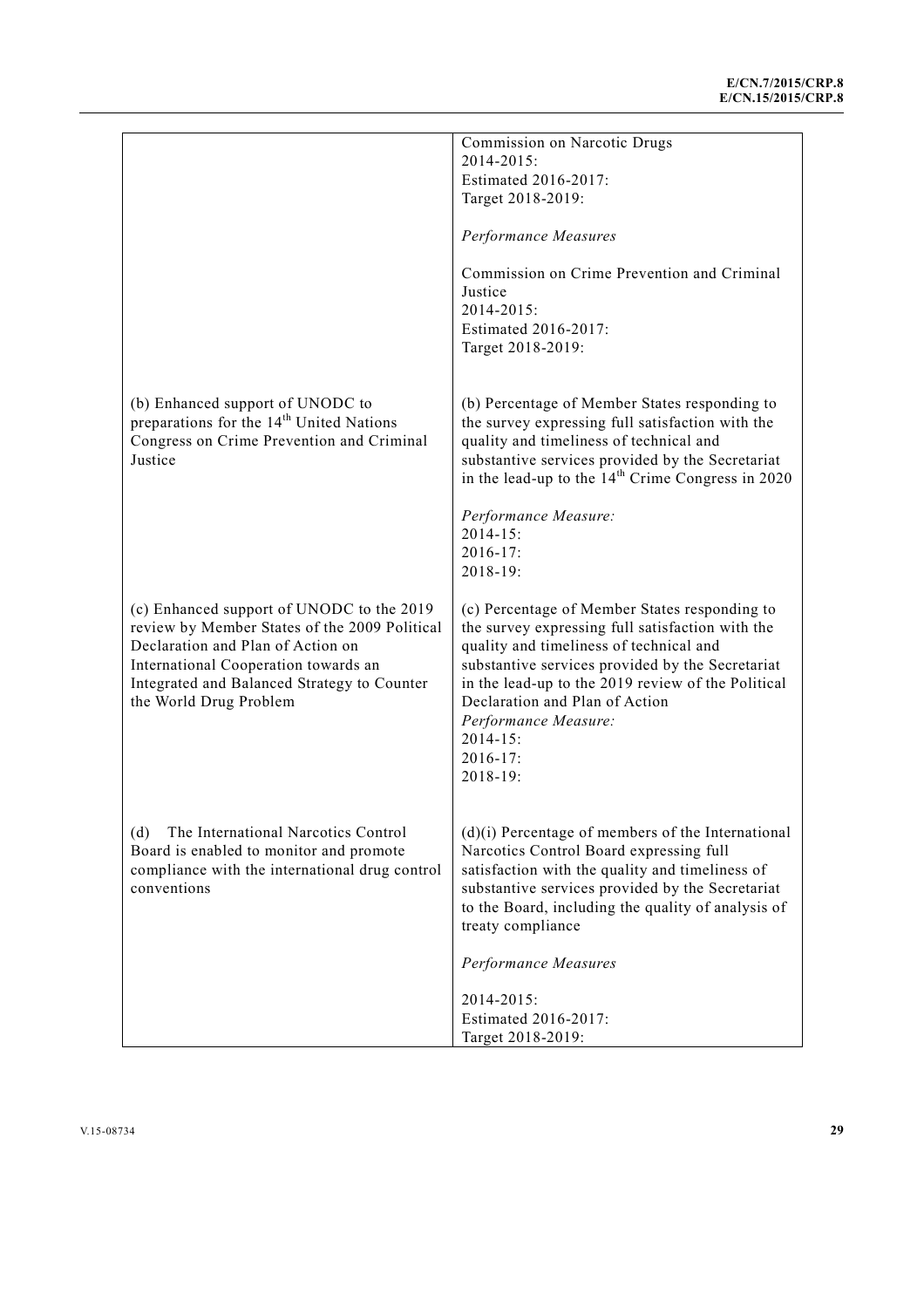|  | $(d)(ii)$ Percentage implementation of decisions of<br>the Board by the Secretariat |  |
|--|-------------------------------------------------------------------------------------|--|
|  | Performance Measures                                                                |  |
|  | $2014 - 2015$ :<br>Estimated 2016-2017:<br>Target 2018-2019:                        |  |

13.22 The importance of addressing matters of international drug control and of crime prevention and criminal justice is also recognized in the new global Sustainable Development Goals, including Goal 3.5 - calling for efforts to strengthen the prevention and treatment of substance abuse, including narcotic drug abuse - and Goal 16, highlighting the promotion of the rule of law and the combatting of organized crime as foundations of sustainable development. The support to the intergovernmental bodies, which is at the core of the subprogramme, is provided bearing in mind this broader context.

13.23 Substantive responsibility for implementation of the subprogramme lies with the Division of Treaty Affairs. The objective will be achieved by:

(a) Providing substantive and technical support to the following United Nations intergovernmental bodies on matters of international drug control and crime prevention and criminal justice, and as governing bodies of the Office:

 (i) The Commission on Narcotic Drugs (including preparations for, and servicing of the 2019 review by Member States of the implementation of the 2009 Political Declaration and Plan of Action on International Cooperation towards an Integrated and Balanced Strategy to Counter the World Drug Problem;

(ii) The Commission on Crime Prevention and Criminal Justice;

 (iii) The five subsidiary bodies of the Commission on Narcotic Drugs(the Subcommission on Illicit Drug Traffic and Related Matters in the Near and Middle East and the meetings of the Heads of National Drug Law Enforcement Agencies (HONLEAs) for Africa, Asia and the Pacific, Latin America and the Caribbean, and Europe);

 (iv) The United Nations Congresses on Crime Prevention and Criminal Justice (including preparations for the Fourteenth Congress such as assistance to regional preparatory meetings);

(v) The Economic and Social Council;

 (vi) The General Assembly (including follow-up to the United Nations General Assembly special session on the world drug problem in 2016);

(b) Coordinating and monitoring the follow-up of the mandates contained in the relevant resolutions and decisions by the relevant intergovernmental bodies, including the outcome of the Thirteenth United Nations Congress on Crime